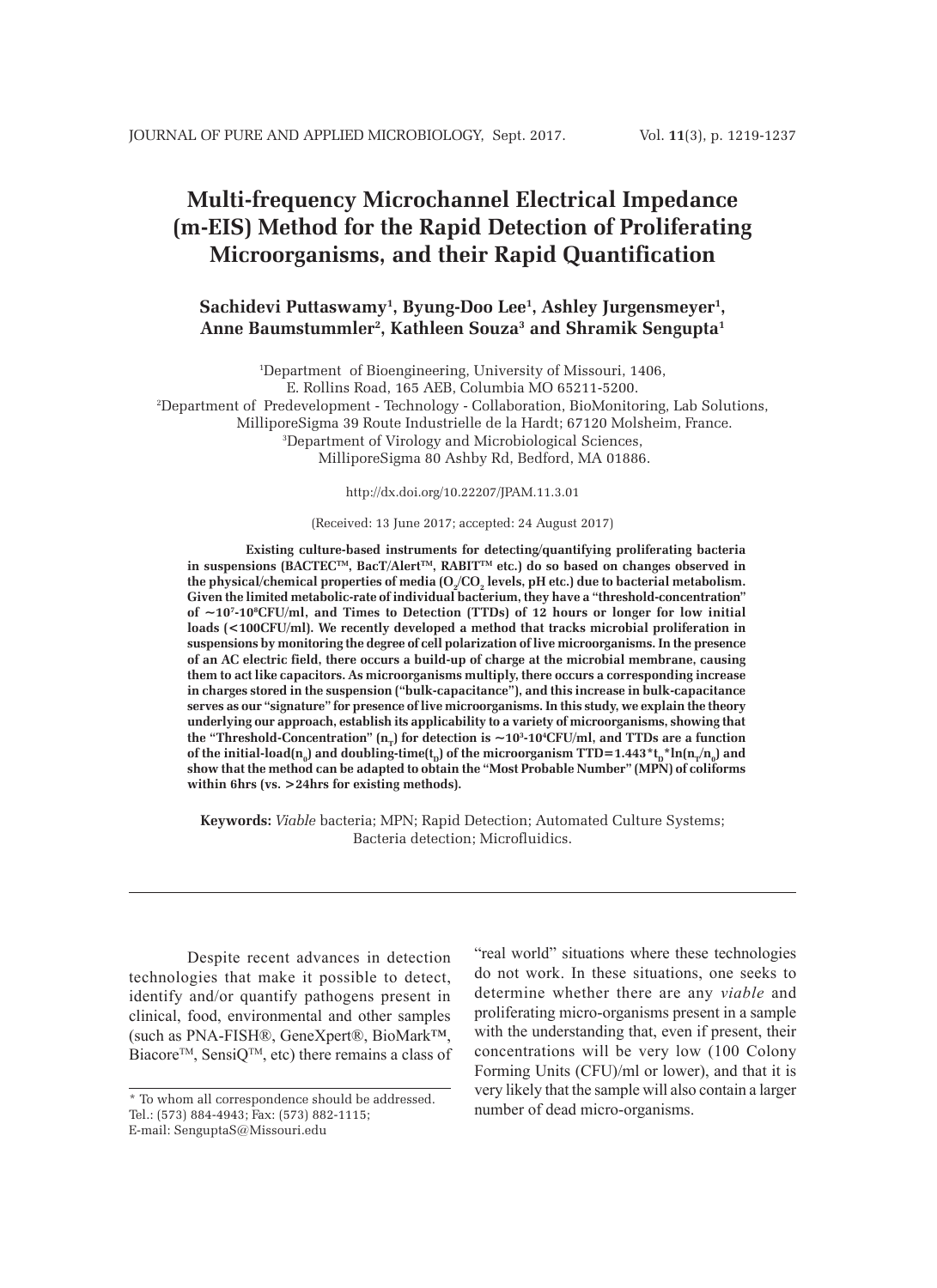### 1220 PUTTASWAMY et al.: AN MEIS METHOD FOR RAPID QUANTIFICATION OF MICROBES

In some cases, such as in assaying process water used for manufacturing pharmaceuticals<sup>1</sup>, one needs to conduct tests to verify that, after the sterilization processes adopted, there are absolutely no live microorganisms remaining in the entire batch. The goal of such tests is to detect any surviving micro-organism(s), if present.

In other cases, the number of live microorganisms remaining must also be quantified. For instance, the US Department of Agriculture (USDA) requires that ground beef contain <1 CFU of *viable E coli* per 25g of beef. Even after sample processing to kill bacteria, one still needs to provide proof that the levels of *viable* bacteria are at or below the approved limits. Using current technologies, it is often the case that by the time the counts of *viable* bacteria become available (2+ days), the product has often already been shipped. If the counts exceeded the approved limits, the product must be recalled. Every year (since 1997), an average of about 4,500 Metric Tons of meat and poultry are recalled by US industries<sup>2</sup>. Another instance in which rapid quantification is desired is in the handling and distribution of milk. The US Pasteurized Milk Ordinance<sup>3</sup> requires "Grade A" pasteurized milk to have a total *viable* bacterial count of d" 20,000 CFU/ml and a (*viable*) coliform count of d" 10 CFU/ml. The USDA Economic Research Service estimates that about 19 million lbs of milk are spoilt each year<sup>4</sup>. Although, it is theoretically possible to prevent spoilage by re-sterilizing / re-pasteurizing the milk after the bacterial spores that survived sterilization have germinated into vegetative bacteria, by the time current on-line sensors like "electronic noses" (gas sensors / chromatographs), FTIR sensors etc are able to detect a change in the composition of the milk brought about by bacterial metabolism, it is often too far spoilt to be useful (humans will feel changes in taste etc.) and must be discarded, or diverted to other use<sup>4</sup>.

Also, the Environmental Protection Agency (EPA) specifies that concentration of *viable* coliform bacteria should not exceed 500 CFU / 100ml for primary contact recreational waters (lakes and beaches) and 800 CFU / 100ml for secondary contact recreational waters (streams)5 . Existing technologies for measuring the levels of coliform bacteria have a turnaround time of greater than 1 day (usually 2-3 days).

Thus, a particular beach or resort will not be immediately aware of increased risks to users. On the other hand, after the risk has been identified (and actions such as chlorination undertaken), it takes a similarly long time to ascertain that the bacterial counts are back to acceptable levels. The former leads to spread of disease among users, and the latter leads to economic losses. In 2008, the number of closing and advisory days at ocean, bay and Great Lakes beaches topped 20,000 for the 4th consecutive year<sup>6</sup>. The EPA has, consequently, also announced that it will prioritize the approval of technologies that can quantify the loads of proliferating coliforms in recreational waters in < 1 day.

In these, and related situations, the technologies used continue to be "culture"-based. Here, to detect the presence of proliferating microorganisms, samples are added to a known volume of sterile microbial growth media. If present, proliferating microorganisms metabolize, consuming glucose and oxygen, and releasing lactic/pyruvic acid,  $CO<sub>2</sub>$  etc. The metabolic activity thus leads to changes in the properties of the surrounding medium such as a decrease in pH, an increase in conductivity, or a change in levels of  $O_2$  or  $CO_2$ . If such changes are detected, they can be taken to indicate the presence of proliferating microorganisms in the sample added to the growth media. This approach forms the basis of a large number of commercial products such as the BACTEC™ and BacT/Alert™ that detect changes in  $CO_2$  levels<sup>7-8</sup>, the Difco-ESP System<sup>TM</sup> that monitors pressure changes due to gas consumption or production<sup>9</sup>, and the Bactometer<sup>™</sup> and RABIT™ that monitor the conductivity of the growth medium<sup>10-11</sup>. These instruments work very well for wide variety of applications because the presence of dead microorganisms does not affect the results, and that the theoretical Limit of Detection (LOD) is 1 CFU. They are also conducive to automation, keeping the costs low, and thus leading to their popularity.

These instruments, however, suffer from one major drawback: the time taken to detect the presence of living microorganisms is considerable (hours to days) $^{12}$ , especially when initial loads present are low  $\left(<\sim100$  CFU/ml). This is because the detection can be done only when the cumulative effect of microbial metabolism (and proliferation)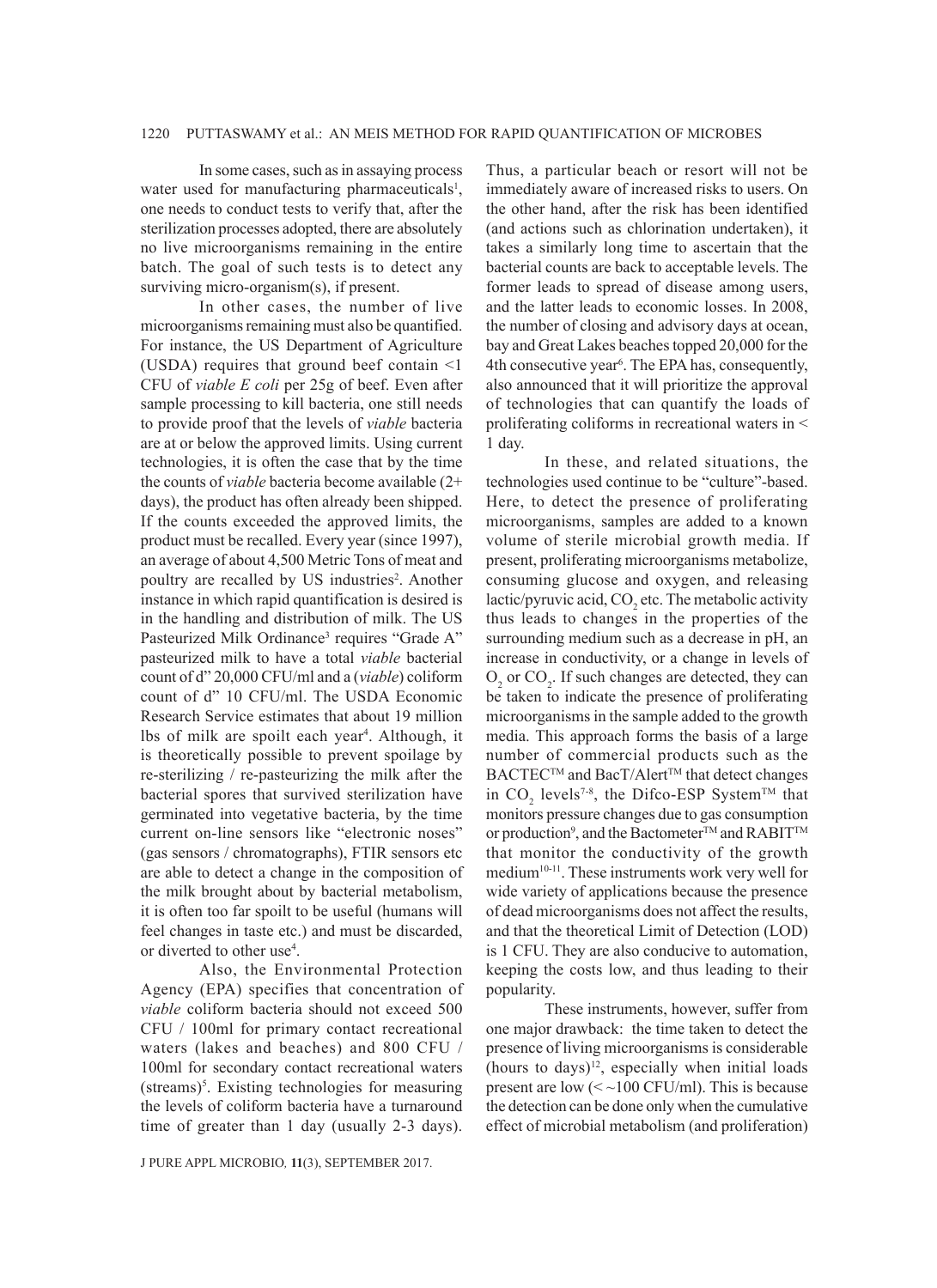changes the quantity that they monitor  $(O_2/CO_2)$ levels, pH, conductivity etc.) by a measureable degree. But the rate of metabolism of individual cells is inherently limited. For instance, even a relatively fast growing/metabolizing bacterium like *E coli* consumes only 2 x  $10^{-14}$  moles of O<sub>2</sub> per hour<sup>13</sup>, whereas a typical well-oxygenated suspension has a dissolved  $O_2$  concentration<sup>14</sup> of  $\sim$  10<sup>-6</sup> moles/ml. Hence, with the current systems, one has to wait for the concentration of living microorganisms to reach a "threshold" of  $\sim 10^6$  to 108 CFU/ml before their metabolism can change the medium properties  $(O_2/CO_2)$  concentration, pH, conductivity etc) to a measurable degree<sup>15</sup>. The time that elapses before a change in the medium properties is measured (and the presence of live microorganisms in the original culture inferred), is referred to as the Time to Detection (TTD). The TTD typically depends on the initial load of proliferating microorganisms in the sample and the metabolic rate of these microorganisms. In general, TTDs are longer for samples with lower initial loads and for microbes with slower metabolic rates (longer doubling times). The extremely limited amount of metabolites generated/ consumed also limits how much TTDs can be reduced by improving the performance of sensors to detect changes in pH,  $O_2$ /CO<sub>2</sub> levels etc. One approach to reducing TTDs that has had some success is the pre-concentration of cells/particles prior to culture, using methods such as filtration<sup>16</sup>, centrifugation<sup>16</sup>, immunomagnetic separation<sup>17</sup> or dielectrophoresis (DEP)<sup>18</sup>. But not only do these processes themselves take time and require additional resources, their efficiency of capture is often not 100%, leading to potential false negatives and/or errors in establishing the count. Moreover, since after pre-concentration, the samples are assayed using the same "slow" culture based methods, the benefits of using pre-concentration is also rather limited.

Hence, there is clearly a need for a technology that can reliably detect small numbers of proliferating bacteria in suspensions containing large numbers of dead bacteria (and also other non-living species) in as short a time as possible, and in some cases, accurately quantify the numbers present. It would perhaps also be preferred (given the inherent limitations discussed above) that this method did not rely on detecting the effects of microbial metabolism. In this work, we describe in detail a method that meets both these criteria.

Briefly, our method relies on the microbial polarizability in the presence of high frequency AC electric field there occurs a buildup of charge at the cell-membrane of proliferating cells, causing these cells to behave like electrical capacitors. The proliferation of any *viable* microorganism present (an increase in the number of live microbial cells) increases the "bulk capacitance" of the sample under investigation, and this increase in bulk capacitance serves as our "signature" indicating the presence of live microorganisms. Confining the sample to a long narrow channel increases the resistance of the solution, and this amplifies the influence of microbial charge storage on the measured impedance (by increasing the effective RC-time constnat). A variant of impedance spectroscopy is used to estimate the charge storage with high sensitivity, and are able to detect microbial proliferation. In our previous work, we reported using this approach to detect *E coli* in substrates such as food matrices (milk and apple juice)<sup>19</sup> and Blood Culture broths<sup>20</sup>. In both cases, our "threshold concentrations" (at which we were able to infer the presence of living microorganisms) was  $\sim 10^3$ -10<sup>4</sup> CFU/ml (compared to 10<sup>6</sup>-10<sup>8</sup> for current systems), and hence our TTDs were 4-10 times smaller than those obtained using current systems.

In this work, our aim is to (a) explain the theory underlying our approach (b) establish that this method is applicable to a variety of proliferating microorganisms (aerobic bacteria, anaerobic bacteria, yeasts, and molds), and that the threshold concentrations are similar for different microorganisms (c) investigate how the Time to Detection (TTD) varies as a function of the initial load  $(n_0)$  and doubling time  $(t_D)$  of the microorganism; and (d) show that the method can also be adapted to obtain the "Most Probable Number" (MPN) of proliferating bacteria of interest.

## **Theory and calculations Basic principle**

It has previously been known<sup>21</sup> that, in the presence of high frequency AC electric fields (fields that rapidly change polarity), there occurs a buildup of charge at the cell-membrane of *viable* cells because these charge carriers (ions) are unable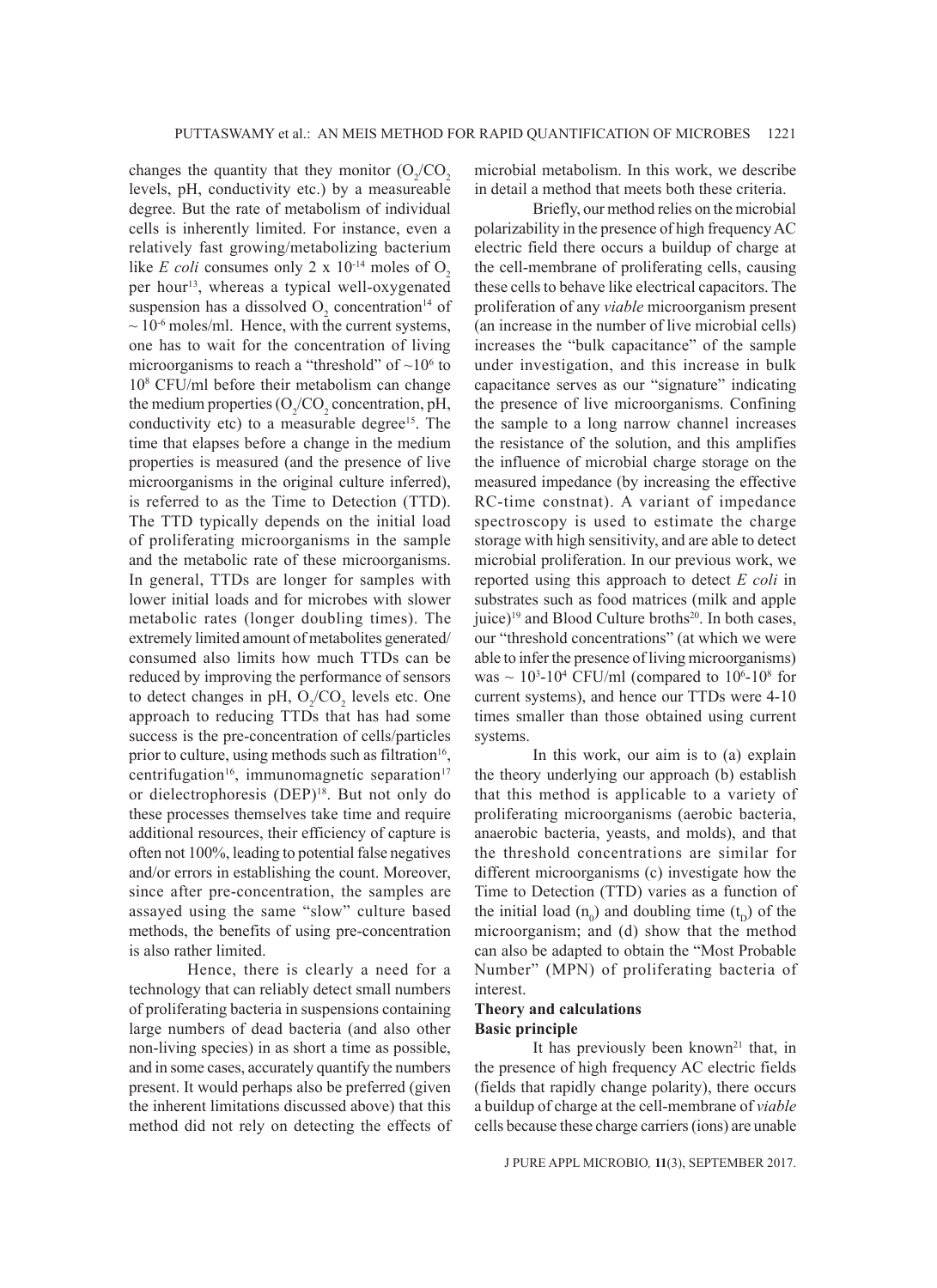to penetrate through the membrane. Thus, these cells behave like electrical capacitors. Notably, this effect (membrane polarization in an AC field) is lost when the membranes lose their integrity and/or become permeable to charge, such as on cell death<sup>22-23</sup>. Thus living cells contribute to the "Bulk Capacitance" of a suspension (a measure of the charge that is stored in its interior).

In theory, any increase in number of *viable* cells (due to proliferation) should result in an increase in the Bulk Capacitance of a suspension. But the Bulk Capacitance is not readily measureable. The cause of the difficulty can be appreciated by studying the electrical representation of an aqueous suspension, as shown in Figure  $1(a)^{24-25}$ . Different components in the circuit shown in Figure 1(a) arise due to the different effects of the applied electric field on the solution/suspension. The flow of ions through the solution (and the viscous resistance to the same) is accounted for by the bulk resistance  $(R_b)$ ; the interfacial resistance  $(R_e)$  and inductance  $(L_e)$  are those of the electrodes themselves and that of the wires connecting them to the impedance analyzer; the electrochemical "double layers" formed on the surfaces of charged metal electrodes are accounted for by the Interfacial Capacitance  $(C_e)$ ; and the charges stored in the interior of the suspension are accounted for by the Bulk Capacitance  $(C_b)$ . The interfacial capacitance is typically  $\sim 10^{-8}$ - 10<sup>-9</sup> Farads, whereas bulk capacitances are typically  $\sim$ 10<sup>-12</sup> Farads<sup>26</sup>. Thus, the interfacial capacitances usually "screen" the bulk capacitance, making it difficult to observe small changes in the latter.

In our previous work $13$ , we proposed a method to detect changes in the bulk capacitance, despite the "screening effect" of the charges at the electrode-solution interface. By placing the suspension in a long narrow microfluidic channel (as in Figure  $1(a)$  - inset), we increase the effective bulk resistance of the suspension. This increases the impedance of the bulk to become comparable to that of the interface at easily realized frequencies (1 kHz to 100MHz). This allows an appreciable voltage drop over the bulksuspension, and consequently the charge-storage in the microorganisms contributes significantly to the measured impedance. We further showed<sup>19</sup> that by measuring the electrical Impedance (Z) at a number of frequencies (ù), we could calculate

J PURE APPL MICROBIO*,* **11**(3), SEPTEMBER 2017.

the bulk capacitance of the suspension containing microorganisms. Repeating this calculation at intervals of time (say, every hour), we were able to observe increase in the bulk capacitance values with corresponding increase in microbial numbers (due to proliferation). If a significant increase in the value of the bulk capacitance is recorded over time, it is taken to imply the presence of proliferating microorganisms in a suspension $19$ .

The instrument that we use gives frequencies ranging from 1kHz to 100MHz, the magnitude and phase of the AC current that flows through the suspension upon the application of a sinusoidal AC voltage of 500mV (peak-to-peak), and calculates the Impedance (the AC analog of the DC resistance) based on the known applied voltage and the measured current. Since the current is not in-phase with the applied sinusoidal voltage (rises and falls with a time difference), the Impedance can be thought of as having both an inphase component called the resistance (R), and an out-of-phase component called the reactance (X). Mathematically, one can represent the impedance as a complex number, such that

$$
Z = R + j X \tag{1}
$$

where  $j = \sqrt{-1}$ 

Alternatively, the impedance can also be represented completely by its magnitude (|Z|) and its phase angle (q). The magnitude and phase angle, respectively, of the impedance, are related to the resistance and reactance by the equations.

$$
|Z| = \sqrt{(R^2 + X^2)}
$$
...(2)  
\n
$$
\theta = \tan^{-1}(\frac{x}{R})
$$
...(3)

The impedance analyzer measures impedance by measuring the resistance and reactance for each sample, over the frequency range of 1kHz to 100MHz and hence generates the data set containing the values of R and X at multiple ( $> 200$ ) frequencies (w). Data obtained from the Impedance Analyzer is fit to the equivalent circuit shown in figure 2(a), (displayed using the software ZView<sup>TM</sup>). This circuit differs from that shown in Figure 1 in the following respects: (a) the inductance of the lead-wires is also included, (b) the two electrodes are lumped together electrically, and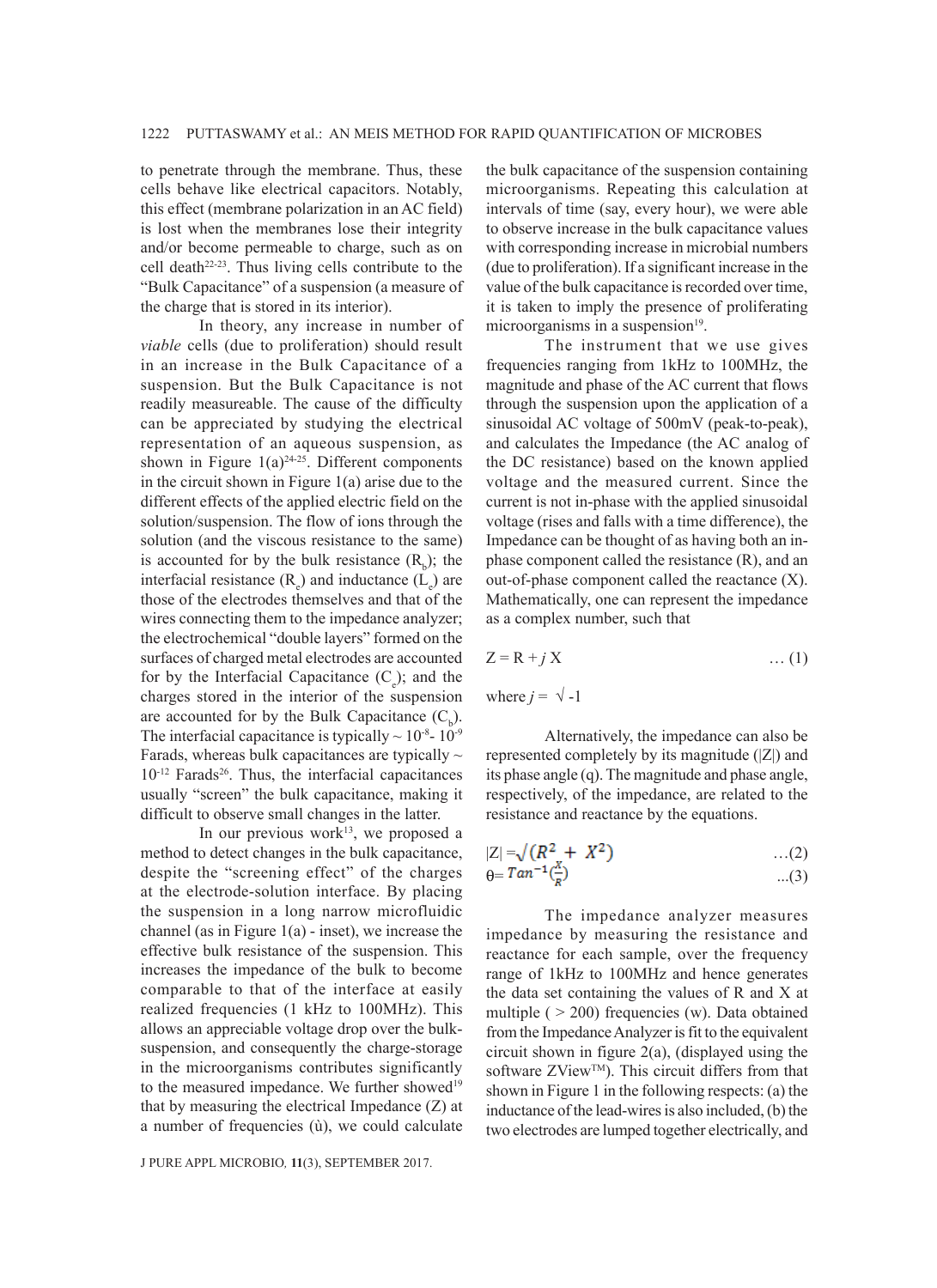(c) both the interfacial and the bulk capacitances have been replaced by Constant Phase Elements (CPEs).

A CPE is a non-intuitive circuit element that replaces a capacitor in a circuit when the there is some type of non-homogeneity in the system, delaying or impeding the movement of charge carriers[27]. Mathematically, a CPE is an element whose impedance is given by the equation

$$
Z = 0 - j \ (1/(wQ)^{n}) \qquad \qquad ...(4)
$$

where Q is the magnitude and *n* is the phase angle of the CPE. It may be noted that when n equals 1, the impedance of the element is identical to that of an ideal capacitor with the same magnitude. Because ions need time to migrate from the bulk solution to form the "double layers", electrode-solution interfaces are often modeled using CPEs28. Assuming that capacitances in the interior also require a finite time to be formed, we have chosen to replace the bulk capacitance with a CPE as well.

The software is written for use in Electrical / Electrochemical Impedance Spectroscopy. It accepts as input, the measured values of Resistance (R) and Reactance (X) at multiple frequencies, allows the user to propose an equivalent circuit for the material being investigated, and provides an estimate of the values of the individual elements in the equivalent circuit  $(L_e, R_e, C_e, R_b, CPE-T, and$ CPE-P in our case), along with an "error" of the estimate. If we are able to unequivocally establish that, after a certain duration of incubation, the value of the magnitude of the CPE (the CPE-T parameter) has increased (implying that the number of charge-storing species in the suspension's interior has increased), it can be attributed to microbial proliferation (and hence presence of *viable* microorganisms) in the original sample.

By providing estimates of each individual parameter, the software allows the user to distinguish changes to the overall impedance occurring due to an increase in the Bulk Capacitance of the suspension on account of microbial proliferation (our phenomenon of interest) from changes in other factors (if any). For instance, small changes in temperature changes would be expected to change the conductivity of the solution significantly<sup>29</sup>, which would result in a change in

the bulk resistance  $(R_b)$  while leaving the Bulk Capacitance  $(C_b)$ , which arises from cell-membrane polarization, largely unaffected<sup>30</sup>. Also with time, the surface of the electrode may undergo corrosion as a result of which the properties of the electrode/ electrochemical interface  $(L_e, R_e$  and  $C_e)$  may change<sup>31</sup>. The interfacial capacitance  $(C_e)$  may also change due to change in pH and temperature since the ions in the interfacial "double layer" are in electrochemical equilibrium with the bulk $32$ . However, our analysis of the Z vs. ù data allows us to calculate changes to all parameters, individually. By focusing exclusively on the change in the Bulk Capacitance, we are able to proceed effectively, despite the occurrence of these other phenomena. **Times to detection (TTDs)**

The ZView™ software generates not only an estimate of the parameters (such as the Bulk Capacitance, CPE-T value), but also an "error". For two recorded values to be "significantly" different from each other, there should not be any overlap between the ranges ([value – error] to [value  $+$  error]) of the two readings. As we calculate the value of the Bulk Capacitance after various intervals of time, we examine whether or not the present value is "significantly" greater than the initial (0-hour) value. A "significant" increase in the Bulk Capacitance value would indicate an increase in the number of species capable of storing charge that are dispersed in the medium. Since other such species (such as proteins and blood cells in the case of Blood Culture, milk proteins and fruit pulp in food substrates, silica particles in environmental samples, etc.) are not expected to increase in number, such an increase can only be brought about by microbial proliferation, as is hence taken as a signature of the presence of proliferating microorganisms in the sample. The time taken to obtain such a "significant" increase in the value of the Bulk Capacitance is our Time to Detection (TTD). The TTD is a function of the initial load, doubling time and the "threshold concentration", and is given by the relation

$$
TTD = 1.443 t_D \ln (n_T/n_0) \qquad \dots (5)
$$

where

 $t<sub>D</sub>$  is the Doubling time of the microorganisms  $n_0$  is the Initial Concentration, and  $n_T$  is the Threshold Concentration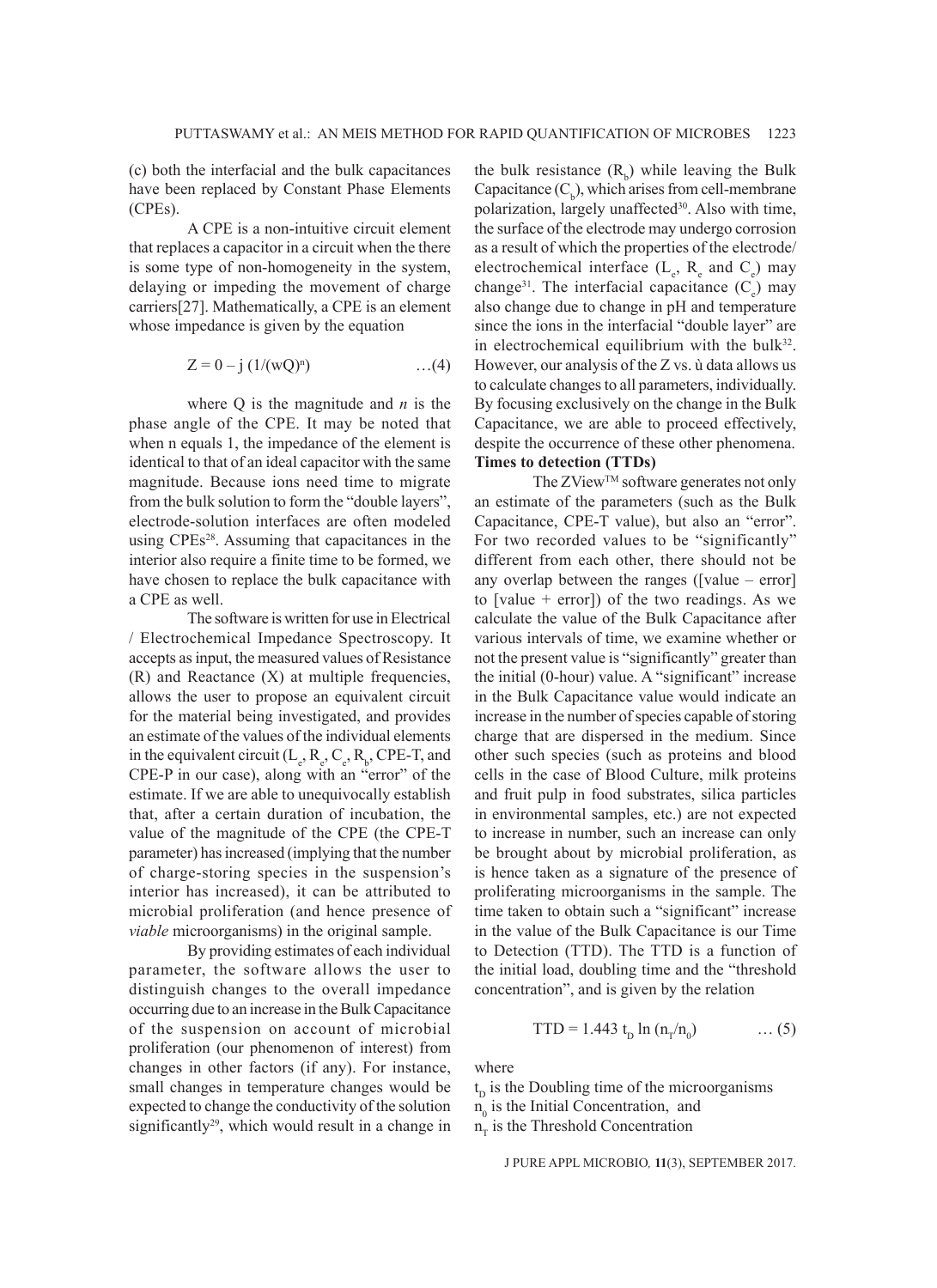### 1224 PUTTASWAMY et al.: AN MEIS METHOD FOR RAPID QUANTIFICATION OF MICROBES

Threshold concentration is defined to be the concentration of *viable* and proliferating microorganisms in the sample at the point in time that our method can unequivocally discern a change in the bulk capacitance from its baseline  $(t=0)$ value. It thus also depends on the magnitude of the baseline value (and hence the composition) of the suspension being assayed. A suspension with a higher baseline bulk capacitance will tend to have a higher threshold concentration. Consider two samples with baseline bulk capacitances of 2 and 10 pF, respectively. Assuming that our instrument/ data analysis software can discern a 5% change in either, the proliferating microorganisms would

have to contribute a capacitance of 0.1pF in the first case, and 0.5pF in the second to bring about these discernible changes. The latter sample would thus need to have more microorganisms generated in order for us detect the original proliferating members, and consequently, it will have a higher threshold concentration.

## **Quantifying the number of bacteria present [Most Probable Number (MPN)]**

Although the value of the Bulk Capacitance  $(C_b)$  increases with an increase in the number of living bacterial cells present in a suspension, it is not possible to infer a bacterial count from reading the value of the  $C<sub>b</sub>$  alone. This is because numerous



**Fig. 1.** Microfluidic channel and the corresponding equivalent circuit (a) Schematic representation of the microchannel with electrodes on either end loaded with suspension with bacteria (The actual image shown in the inset). The spatial confinement of the electrical lines of force ensure sensitivity of electrical measurements to the bacteria present (b) Equivalent circuit representation of the microchannel loaded with a suspension of microorganisms. Re and Ce are the resistance and capacitance, respectively at the electrode-suspension interface, and Rb are Cb are the resistance and capacitance, respectively, of the bulk solution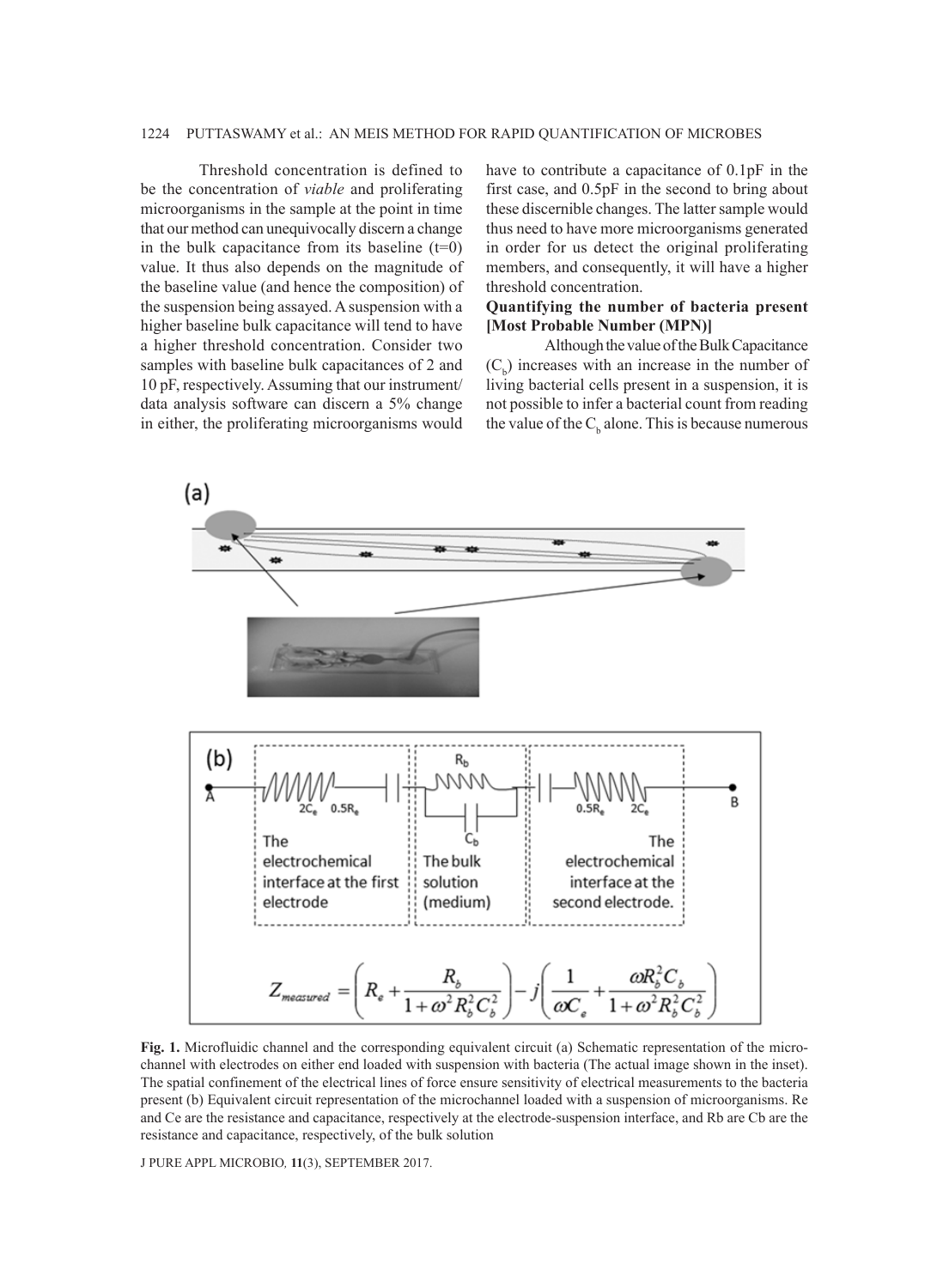other non-living species, such as proteins<sup>25</sup> and inorganic nanoparticles<sup>13</sup> (if present) will also contribute to the value of the  $C_b$ . The contributions from these non-living species will vary from one sample to another, but will not rise over time for a given sample. As a consequence, in order to quantify the number of living bacteria present, we have to rely on using the Most Probable Number  $(MPN)^{33-34}$  approach.

The MPN is a statistical method used to estimate the concentration of proliferating bacteria in a sample of interest that is widely used to monitor food and water quality. Briefly, and as depicted schematically in Figure 3, it involves serially diluting (by successive factors of 10) a known volume of the sample into bacterial growth media, culturing the "dilution series" bottles obtained for a sufficiently long period of time, and identifying the bottles that are "positive" (where growth of bacteria has occurred). If the sample originally had (say) 500 CFU/g, and we dissolved 1 g in 1ml of nutrient media to obtain our first solution (with 500 CFU/ml), the subsequent factor-of-ten dilutions should (under ideal conditions) contain 50, and 5 bacteria. A further factor-of-ten dilution will result in a solution with 1 CFU half the time, and 0 CFU on the other occasions (Probability of ½ that the sample contains one CFU). The probability that the next tenfold dilution will contain 1 CFU is 0.05 (5%). Further dilutions will have even lower probabilities of containing 1 CFU. If a given dilution series bottle contains even 1 CFU to begin with, it will ultimately (if cultured for a "sufficiently" long period of time) turn "positive" (display signs of bacterial presence like turbidity). By repeating the dilution experiments a number of times (typically 3 or 5), it is possible to obtain from the number of samples turning positive at



**Fig. 2.** ZView circuit and analysis of the data obtained from the impedance analyzer (a) Equivalent circuit diagram as used in the Z view software. With respect to the circuit shown in Fig 1: the two electrodes are lumped together, the bulk and interfacial capacitances have been replaced by Constant Phase Elements (CPEs), and the inductance of lead wires included (b) Results obtained using Z-view®, when the data from Impedance Analyzer (solid line with dots) was fitted to the circuit model (solid line without dots)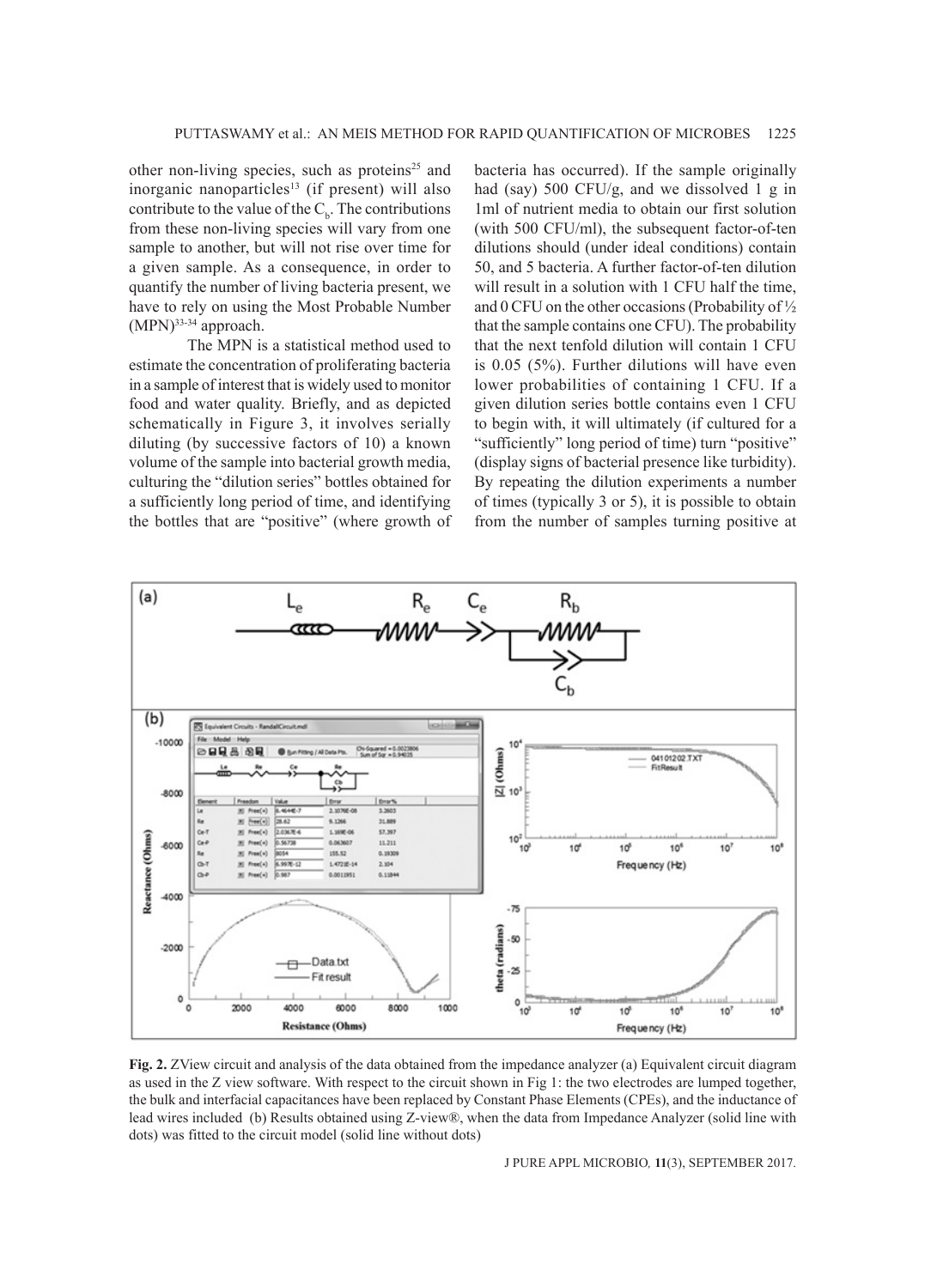each level of dilution, a statistical estimate of the number present in the original suspension. These estimates are available in literature as tables.

The key to obtaining correct MPNs is to run the culture for a sufficiently long time so that even 1CFU in the whole suspension (typically 10ml) is detected. Using current systems (that typically use turbidity measurements to detect the proliferation of bacteria), bacterial concentrations have to rise to  $\sim 10^7$  CFU/ml (or higher)<sup>35</sup> before they can be identified as positive. Our method, as

mentioned earlier, identifies samples as "positive" when the calculated value of the Bulk Capacitance increases "significantly" from the baseline  $(t=0)$ value of the sample. Because this "significant" change occurs for filtered growth media when the concentration of bacteria reaches a threshold of  $\sim$ 10<sup>3</sup> CFU/ml, our method<sup>19</sup> can potentially identify positive samples much earlier. Also samples that do not turn positive before a certain "cutoff time" are typically deemed negative. Since with our method, even one CFU (if present) would be detected much



**Fig. 3.** The experimental protocol and statistical table for the most probable number (MPN) method (a): Schematic of most probable number (MPN) method briefly describing the protocol for the experiment (b) represents an extract from the statistical MPN determination table through which MPN and in turn the actual concentration of bacteria in the original sample can be determined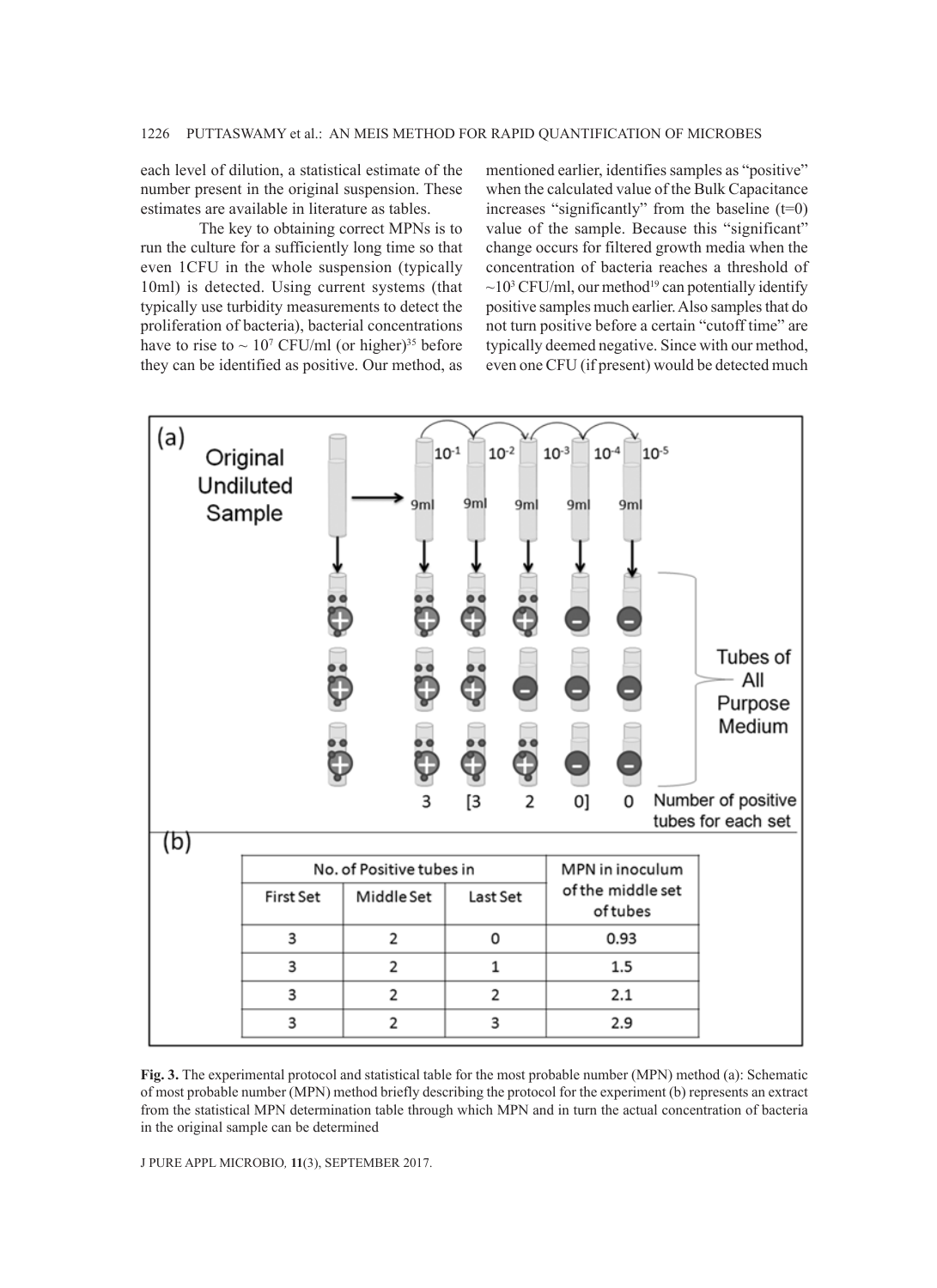earlier, we can potentially use a cutoff time much shorter than the 24 hrs typically used currently [36]. We should hence be able to cut down the time needed to determine the MPN.

### **METHODS**

### **Microbial cultures**

*Pseudomonas aeruginosa* (ATCC 9027) (fast growing aerobic bacteria), *Methylobacterium mesophilicum* (ATCC 29983) (slow growing aerobic bacteria), *Propionibacterium acnes*  (isolate) (Anaerobic bacteria), *Dekkera anomala*  (ATCC 10559) (Yeast), *Aspergillus brasiliensis*  (ATCC 16404) (Mold) are used in the experiments. *A brasiliensis* spores were obtained from Microbiologics Inc. in the form of pellets known to contain  $\sim 10^3$  spores/pellet, and used directly. The other organisms were originally obtained in lyophilized form from ATCC, and log-cultures preserved in glycerol solution within cryotubes prior to use for the experiments described.

# **Sample preparation**

The microorganisms in the cryotubes are taken from the freezer  $(-20^{\circ}C)$  and thawed to reach room temperature. Immediately on thawing, 100µl of the solution in the cryotube is diluted into 900µl of 0.1% peptone water. These samples are then serially diluted in 0.1% peptone water (by appropriate factors, depending on the concentrations of the specific organisms present in the cryotubes) to yield solutions containing  $\sim$ 10<sup>6</sup> CFU/ml of the microorganism. 1ml of this 0.1% peptone water suspension containing  $\sim 10^6$ CFU/ml of the microorganism is added to 9 ml of appropriate media (as listed in Table 1) to yield



**Fig. 4.** Plot showing how the magnitude of the CPE of the bulk solution (Diamonds) and the concentration of microorganisms (Squares) evolve over time during culture in a sample with an initial load of  $\sim$ 10 CFU/ml of M mesophilicum. While microbial concentrations increase monotonically, magnitudes of CPE measured at 6, 12, and 18 hrs do not differ significantly from the 0-hr value (error bars overlap). A significant increase recorded only at 24 hrs, making this the Time to Detection (TTD) (solid arrow). The microbial concentration in the culture broth at TTD, the "threshold concentration", for this sample is  $\sim$ 1000 CFU/ml, as shown by the dashed line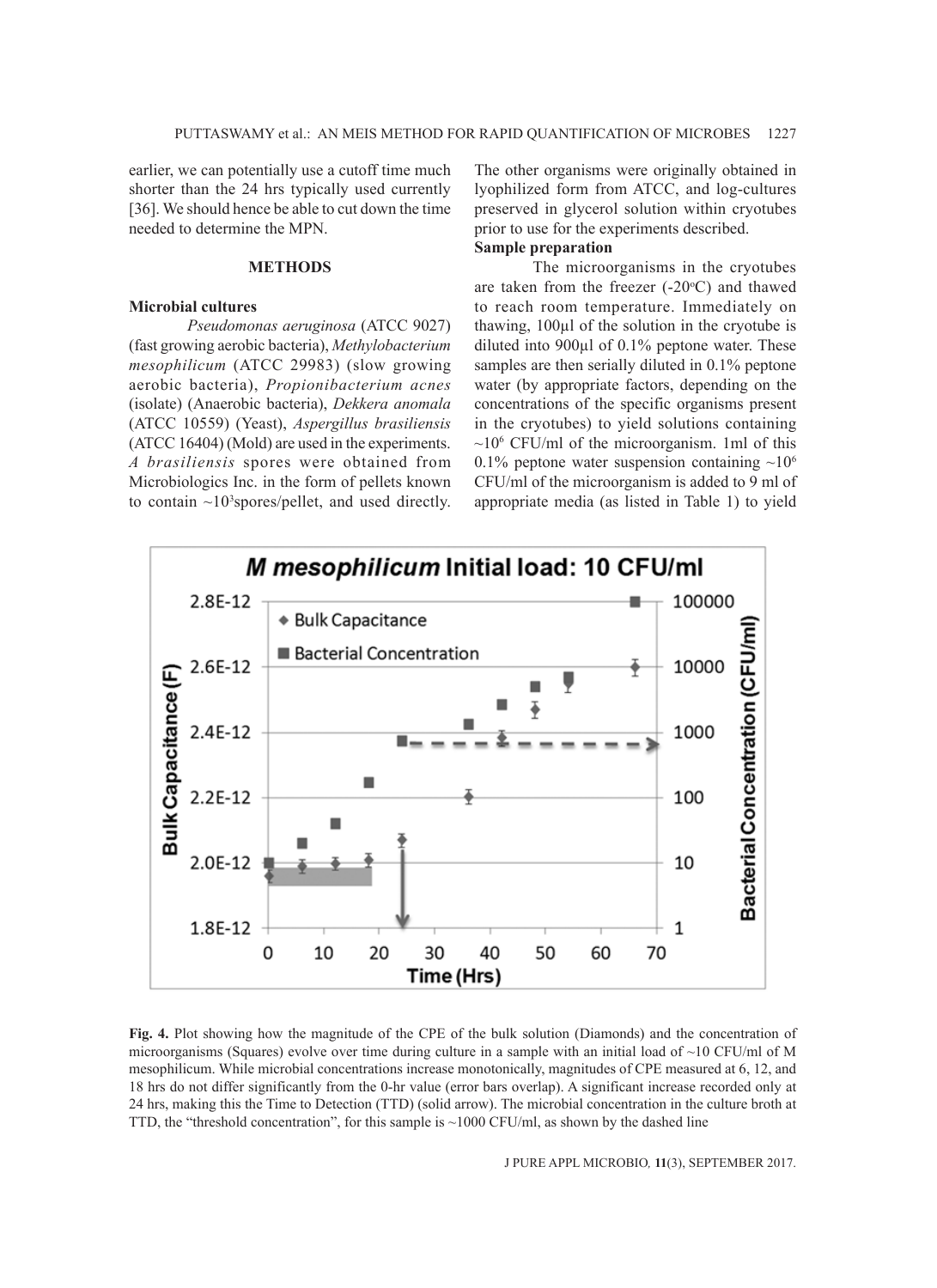

**Fig. 5.** Graphical representation of the results obtained using our method of detection for all the microorganisms, each with 2 different initial loads. Each graph represents the bulk capacitance values (Diamonds) and corresponding microbial concentrations (Squares) plotted over time. The solid arrow represents the TTD value for each microorganism at the given initial load, while the dashed arrow represents the threshold concentration at the time of detection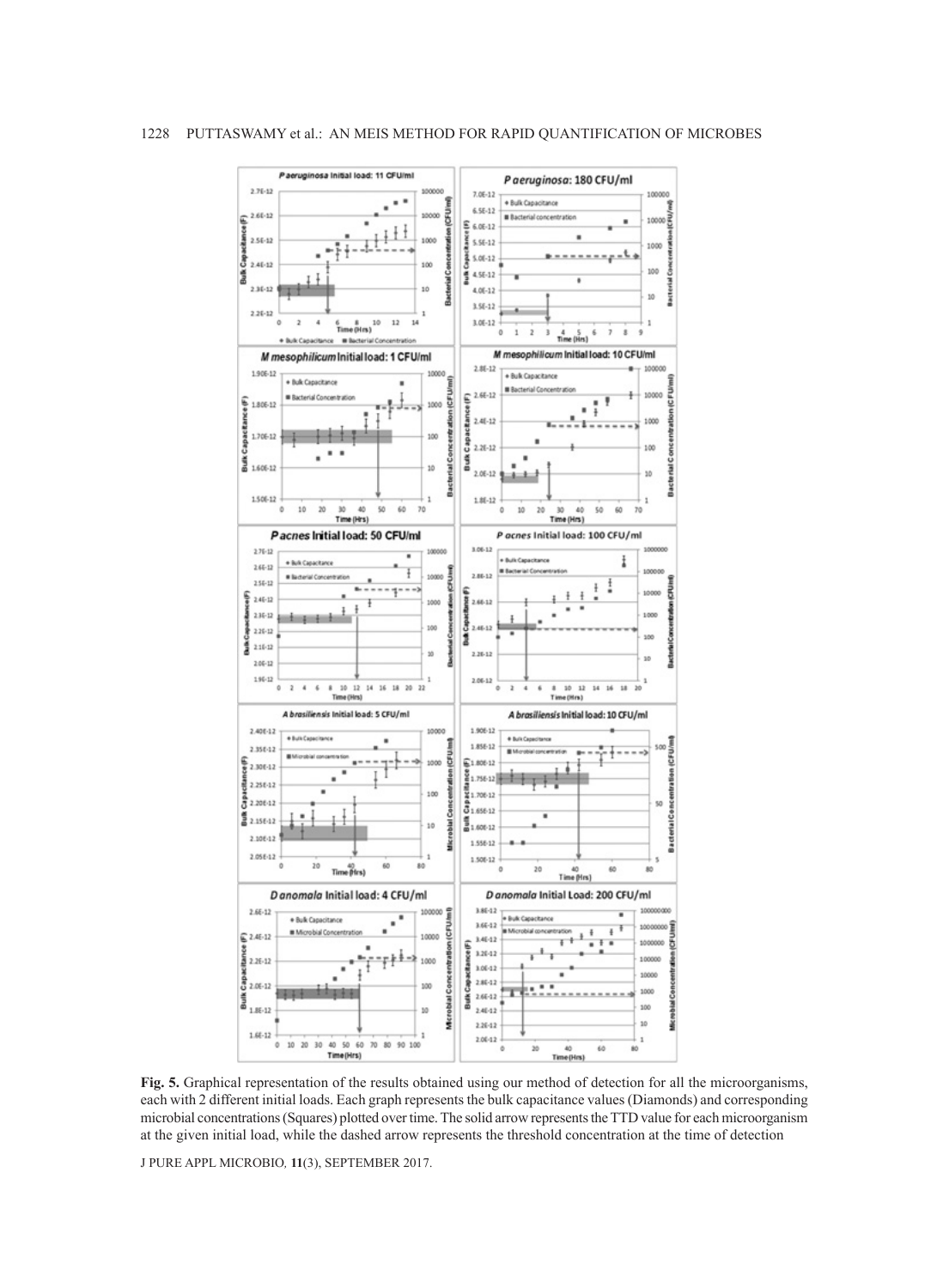cultures with initial loads of  $\sim 10^5$  CFU/ml. These cultures are incubated at desired temperature for different amounts of time to obtain "log cultures" with  $\sim$  10<sup>8</sup> CFU/ml of microorganisms. In Table 1, we list the estimated CFU/ml of microorganisms in the cryotubes, the liquid media in which they are subsequently cultured, the temperature of culture, and the time for which they were cultured to obtain log cultures. These log cultures are then serially diluted in 0.1% peptone water and appropriate volume of the samples containing microorganisms are added to respective sterile media (listed in Table 1) to yield the "incubation study" media, which are then cultured at conditions mentioned in Table 1.

For *A brasiliensis*, the pellet (containing 103 CFU) is re-suspended in 0.1% peptone water to give 10<sup>3</sup> spores/ml of microbial concentration. 1 ml of this sample was added to 9 ml of Sabouraud Dextrose Broth (SAB), to give an estimated initial load of ~ 100 CFU/ml which was later confirmed by the plate counts on Sabouraud Dextrose Agar (SDA). This is directly used for impedance measurements without creating a log culture growth

as for microorganism in cryotubes. Periodically, (every 1 to 6 hrs, depending on expected doubling time of the microorganisms) aliquots from these different media are drawn and assayed electrically using our impedance measurements. Parallel aliquots are plated on appropriate nutrient agar, and colony counts obtained after incubation for suitable length of time.

# **MPN experiments**

As in the manner described in section 3.2, log-cultures of *E coli (K12)* in TSB, with bacterial concentrations  $\sim$ 10<sup>9</sup> CFU/ml, are obtained. 1ml of this sample taken in an Eppendorf tube, centrifuged for 8 mins at 6000 rpm and the pellet (bacteria) is re-suspended in 1ml of sterile fresh PBS. This is serially diluted in 1ml of PBS to obtain 1ml of buffer with  $\sim 10^3$  CFU/ml of *E coli*. This serves as our "original sample", analogous to the "real world" scenario of a sample of water collected from a source of interest (typically  $\sim$ 10L) and concentrated 1000-fold (to  $\sim$ 10ml)<sup>37</sup>.

This 1ml of "original sample" is then added to 9ml of sterile TSB (in a sterile 15ml



**Fig. 6.** Represents the plot of TTDs for all the sample microorganisms at different initial loads. The solid straight lines represent the regression lines of fit for each microorganism along with the equation of line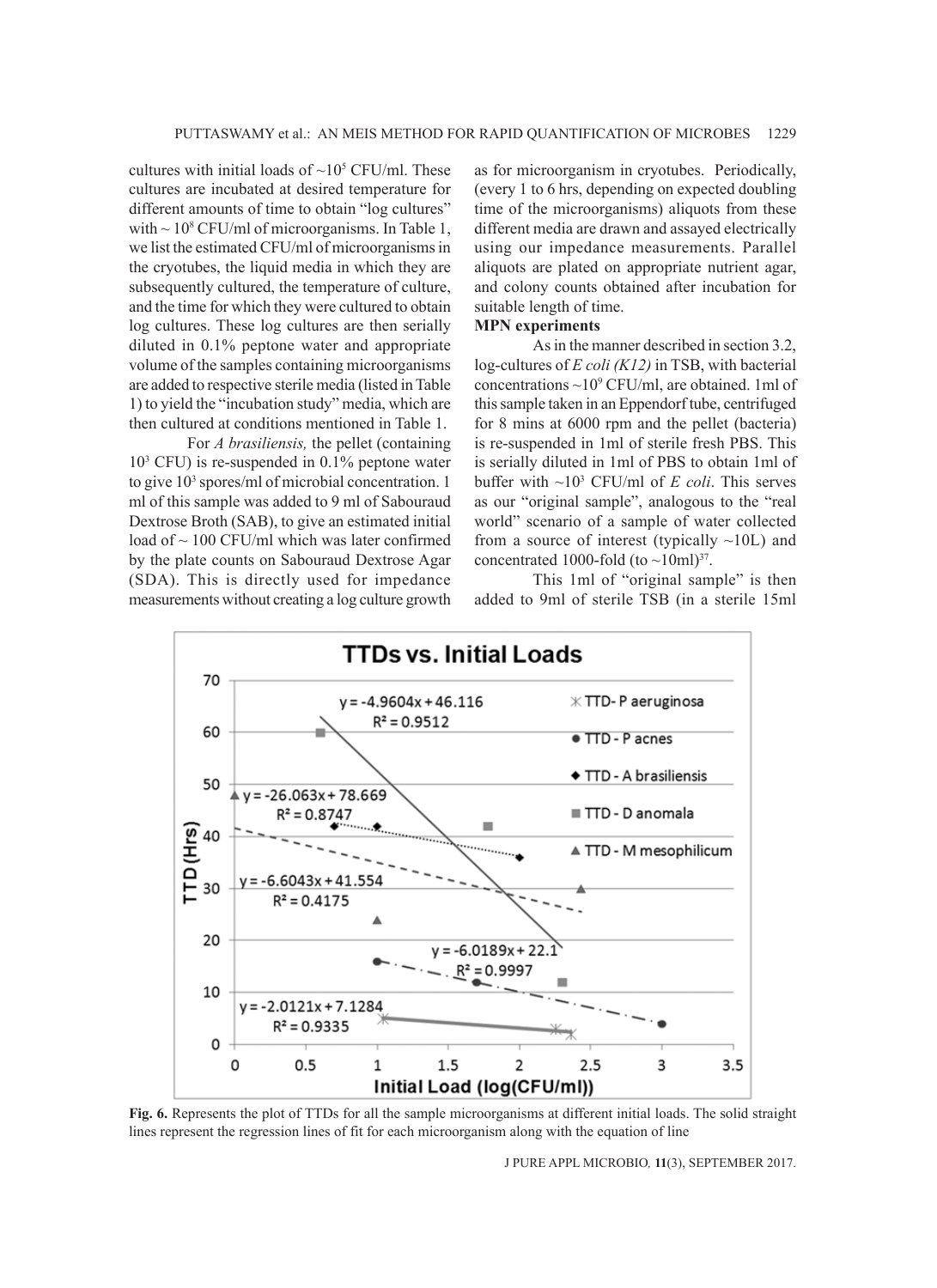centrifuge tube) to obtain 102 CFU/ml of *E. coli* and then serially diluted to obtain 10 CFU/ml, 1 CFU/ml 0.1 CFU/ml, and <0.1CFU/ml. This serial dilution step is repeated to make 3 sets of these

same dilutions. This is then incubated at 37°C in an incubator shaker (Mini 4450 Shaker, Thermo Scientific<sup>TM</sup>) and every 2 hours,  $\sim$ 250 $\mu$ l of sample is taken, injected in microfluidic cassette (treated



**Fig. 7.** Plots showing changes in the value of the measured Bulk Capacitance over time for samples containing different dilutions (e-1, e-2, e-3, e-4 and e-5) of the original sample (containing  $\sim$ 1000 CFU/ml) with the arrows indicating the TTD for the given dilution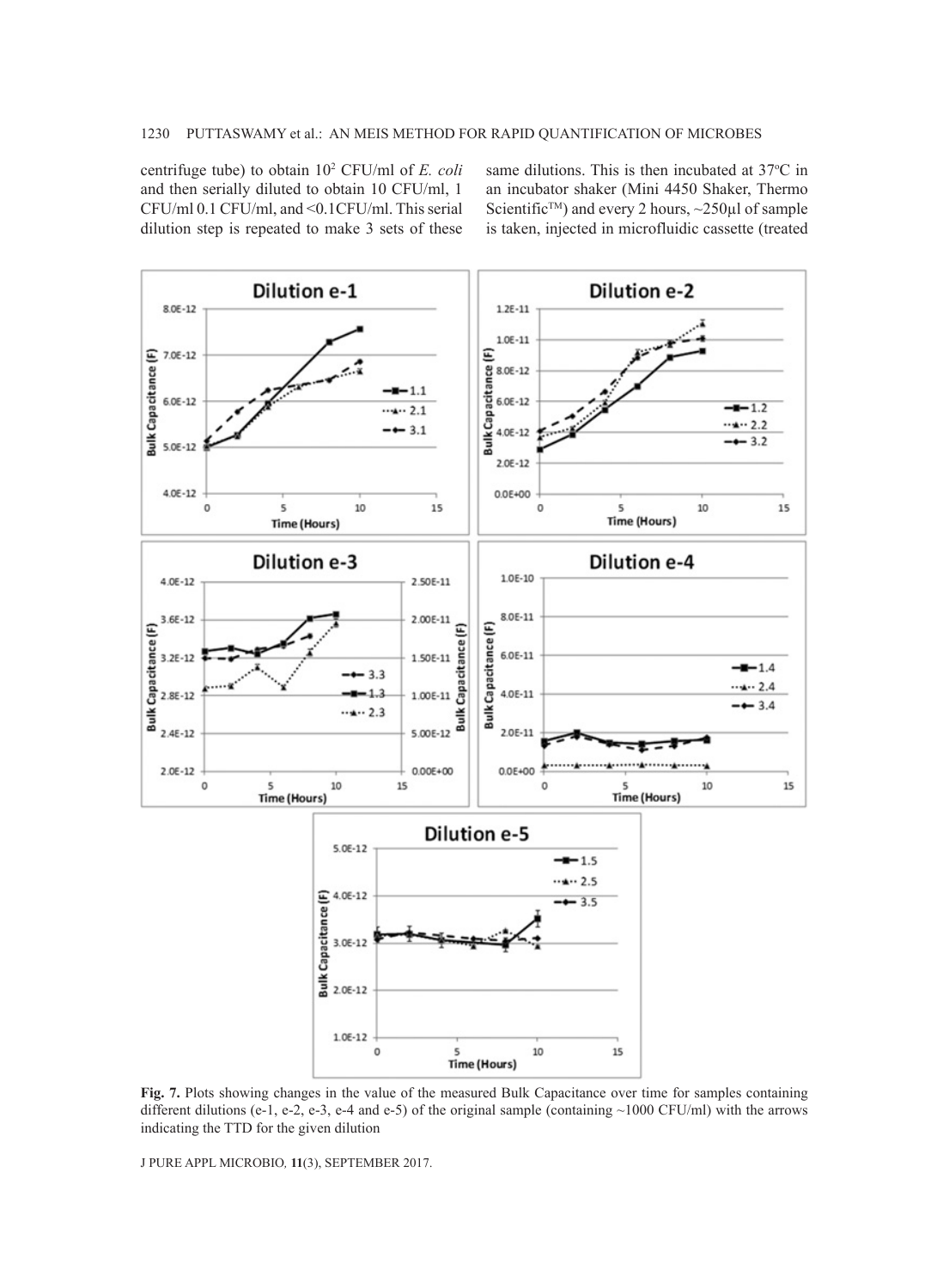in a manner similar to that described in section 3.2) and the sample is assayed electrically using our method (described in detail in section 3.4). The measurements are run for a total of 12 hours.

The traditional MPN protocol $38$  is also implemented on the same samples. The samples, from which aliquots are drawn for electrical assay by our method, are incubated for an additional 12 hours (after we have ceased taking our electrical readings) for observation of visible bacterial growth (change of turbidity), as is typically done in MPN experiments. The results obtained by the two methods are then compared.

# **Multi-frequency Impedance Measurement and Data Analysis**

Our method involves drawing a 250µl aliquot at regular time intervals from our suspension of interest, and introducing the aliquot into a microfluidic cassette with electrodes at specified locations. The Electrical Impedance (Z) between

| ATCC 29983                                | P. aeruginosa<br><b>ATCC 9027</b>                   | P. acnes<br>(isolate)                        | D. anomala<br><i>ATCC 10559</i>                    | A. brasiliensis                           |
|-------------------------------------------|-----------------------------------------------------|----------------------------------------------|----------------------------------------------------|-------------------------------------------|
| $4 \times 10^{7}$<br>R2A                  | $2 \times 10^8$<br>Tryptic<br>Soy                   | $8 \times 10^{6}$<br>Fluid<br>thioglycollate | $5 \times 10^6$<br><b>SAB</b>                      | <b>SAB</b>                                |
| Standing<br>20 to $25^{\circ}$ C<br>6 hrs | standing<br>20 to $25^{\circ}$ C<br>1 <sub>hr</sub> | Standing<br>30 to $35^{\circ}$ C<br>2 hrs    | standing<br>$20 \text{ to } 25^{\circ}$ C<br>6 hrs | Standing<br>20 to $25^{\circ}$ C<br>6 hrs |
| R2A                                       | Tryptic<br>Soy<br>Agar                              | Reinforced<br>Columbia<br>agar               | <b>SDA</b>                                         | <b>SDA</b>                                |
|                                           | M. mesophilicum<br>Expected CFU/ml in Cryotube      | <b>Broth</b>                                 | medium                                             |                                           |

**Table 1.** Experimental parameters used for testing microorganisms of interest

**Table 2.** TTDs for different initial loads of microorganisms and calculation of doubling times for various microorganisms

| Microorganism  | Initial<br>Load<br>(CFU/ml) | Time to<br>Detection<br>(Hrs) | Threshold<br>Concentration<br>(CFU/ml) | Calculated<br>Doubling<br>time (Hrs)<br>[90% Confidence<br>Interval] | Expected<br>doubling<br>time<br>(Hrs) |
|----------------|-----------------------------|-------------------------------|----------------------------------------|----------------------------------------------------------------------|---------------------------------------|
|                | 11                          | 5                             | 390                                    | 0.72                                                                 | $0.75 - 1[40]$                        |
| P aeruginosa   | 180                         | 5                             | 2100                                   | $(0.04 - 1.39)$                                                      |                                       |
|                | 230                         | $\overline{2}$                | 870                                    |                                                                      |                                       |
|                | 1                           | 48                            | 1000                                   | 4.2                                                                  | $8 - 12[41]$                          |
| M mesophilicum | 10                          | 24                            | 750                                    | $(-3.3 - 11.6)$                                                      |                                       |
|                | 270                         | 30                            | 4440                                   |                                                                      |                                       |
|                | 10                          | 16                            | 2600                                   | 2.22                                                                 | $1 - 2[43]$                           |
| P acnes        | 50                          | 12                            | 3500                                   | $(2.07 - 2.35)$                                                      |                                       |
|                | 1000                        | $\overline{4}$                | 1900                                   |                                                                      |                                       |
|                | 5                           | 42                            | 1000                                   | 4.63                                                                 | 6                                     |
| A brasiliensis | 10                          | 42                            | 400                                    | $(3.66 - 5.59)$                                                      |                                       |
|                | 100                         | 36                            | 1500                                   |                                                                      |                                       |
|                | $\overline{4}$              | 60                            | 1500                                   |                                                                      | 6[44]                                 |
| D anomala      | 60                          | 42                            | 10000                                  | 7.88                                                                 |                                       |
|                | 200                         | 12                            | 800                                    | $(-2.8 - 18.57)$                                                     |                                       |
|                |                             |                               |                                        |                                                                      |                                       |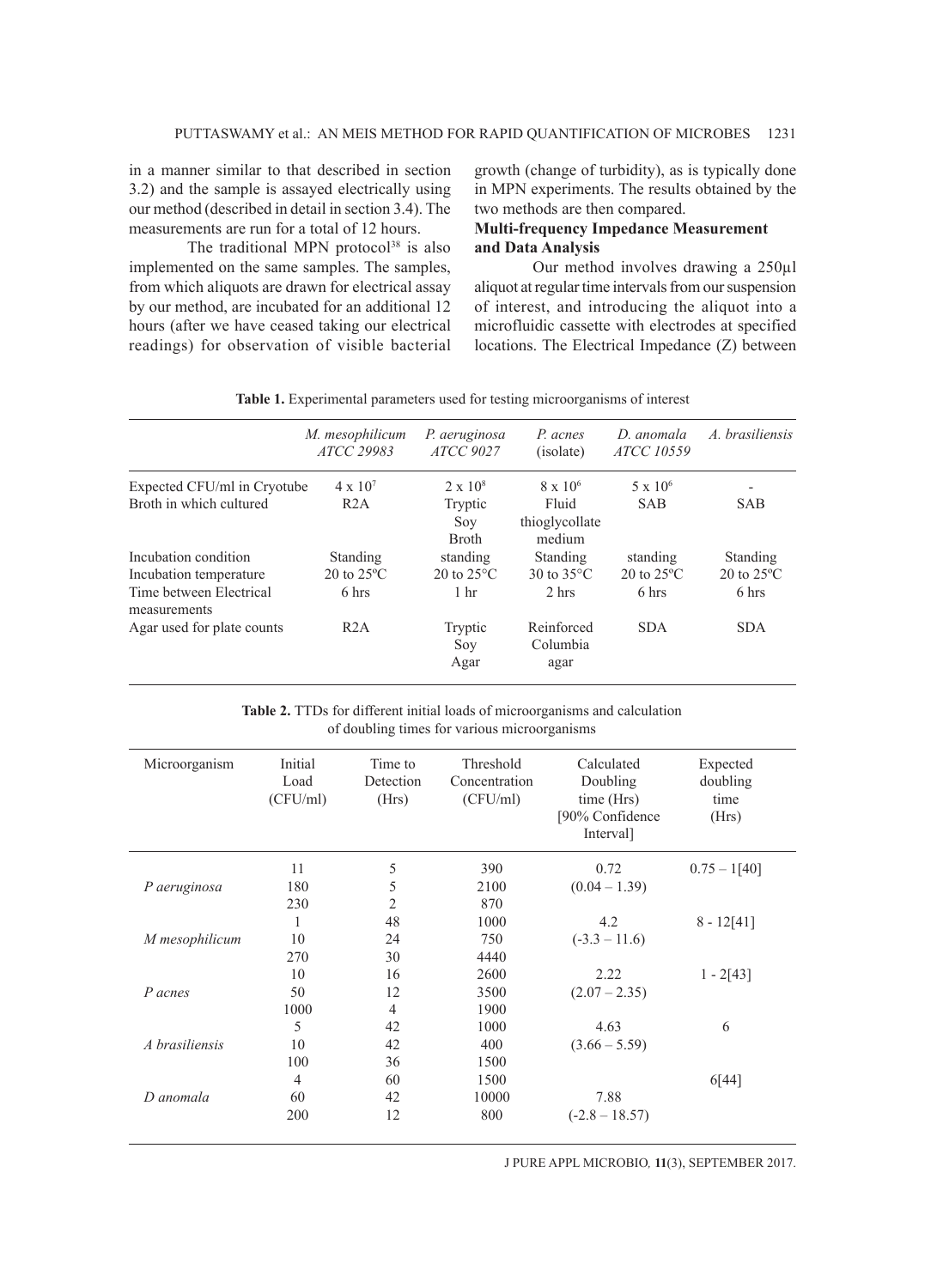| Dilution<br>Factor |                      | Tube           |                        | Results    |            |
|--------------------|----------------------|----------------|------------------------|------------|------------|
|                    |                      | Number         | <b>Traditional MPN</b> | Our method |            |
|                    | (Log <sub>10</sub> ) |                | (turbidity after       | Result     | Time to    |
|                    |                      |                | 24 hrs of              |            | Positivity |
|                    |                      |                | incubation)            |            | (TTP)      |
|                    | $-1$                 |                | Positive               | Positive   | 2 hours    |
|                    |                      | 2              | Positive               | Positive   | 2 Hours    |
|                    |                      | 3              | Positive               | Positive   | 2 Hours    |
|                    | $-2$                 |                | Positive               | Positive   | 2 Hours    |
|                    |                      | $\overline{c}$ | Positive               | Positive   | 2 Hours    |
|                    |                      | 3              | Positive               | Positive   | 2 Hours    |
|                    | $-3$                 |                | Positive               | Positive   | 6 Hours    |
|                    |                      | 2              | Positive               | Positive   | 4 Hours    |
|                    |                      | 3              | Positive               | Positive   | 4 Hours    |
|                    | $-4$                 |                | Negative               | Negative   |            |
|                    |                      | $\overline{c}$ | Negative               | Negative   |            |
|                    |                      | 3              | Negative               | Negative   |            |
|                    | $-5$                 |                | Negative               | Negative   |            |
|                    |                      | 2              | Negative               | Negative   |            |
|                    |                      | 3              | Negative               | Negative   |            |
|                    |                      |                |                        |            |            |

**Table 3.** Comparison of results obtained using our method and the traditional method for determining MPN

the electrodes is measured at multiple frequencies (ù), and the Z vs. ù data is analyzed offline to determine the bulk capacitance  $(C_b)$  of the suspension.

The Impedance (Z) measurements are made using an Agilent 4294A Impedance Analyzer (Agilent technologies, CA, USA) at multiple frequencies (ù) from 1 kHz to 100 MHz. To obtain the Impedance at a given frequency, the Impedance Analyzer generates a 500mV (peak to peak) voltage at that frequency, and records the magnitude and phase of the AC current through the sample as a result of the application of the same. It also takes as inputs the frequency range to be scanned (1 kHz to 100 MHz in our case) and the number of points desired (500, the maximum possible, in our case) and selects logarithmically equi-spaced frequencies. It records the measured values of R and X corresponding to each frequency (ù) in an ASCII file. The data in this file are analyzed offline using software  $ZView^{TM}$ .

Data obtained from the Impedance Analyzer is fit to the equivalent circuit shown in Figure 2, (displayed using the software ZView<sup>TM</sup>). The software is written for use in Electrical/ Electrochemical Impedance Spectroscopy. It accepts as input measured values of Resistance

J PURE APPL MICROBIO*,* **11**(3), SEPTEMBER 2017.

(R) and Reactance (X) at multiple frequencies (or, equivalently, the magnitude of the Impedance (Z) and the phase angle (q)), allows the user to propose an equivalent circuit for the material being investigated, and provides an estimate of the values of the individual elements in the equivalent circuit  $(L_e, R_e, C_e, R_b, CPE-T, and CPE-P in our)$ case), along with an "error" of the estimate. By providing estimates of each individual parameter, the software allows the user to distinguish changes to the overall impedance occurring due to an increase in the bulk capacitance, from other factors, such as changes to the bulk resistance (For instance, temperature swings can change to the electrical conductivity of the solution, which in turn changes the bulk resistance).

The number of *viable* microorganisms in a suspension affects the value of the Bulk Capacitance  $(C_b)$ . If the number of microorganisms increase (due to proliferation) then the value of  $C<sub>b</sub>$  increases. For any study where the objective is merely to ascertain whether or not there are any proliferating microorganisms in a sample of interest, a "significant" increase in the value of  $C_b$  from its value at t=0 implies that there is an increase in the numbers of those physical elements that contribute to the bulk capacitance.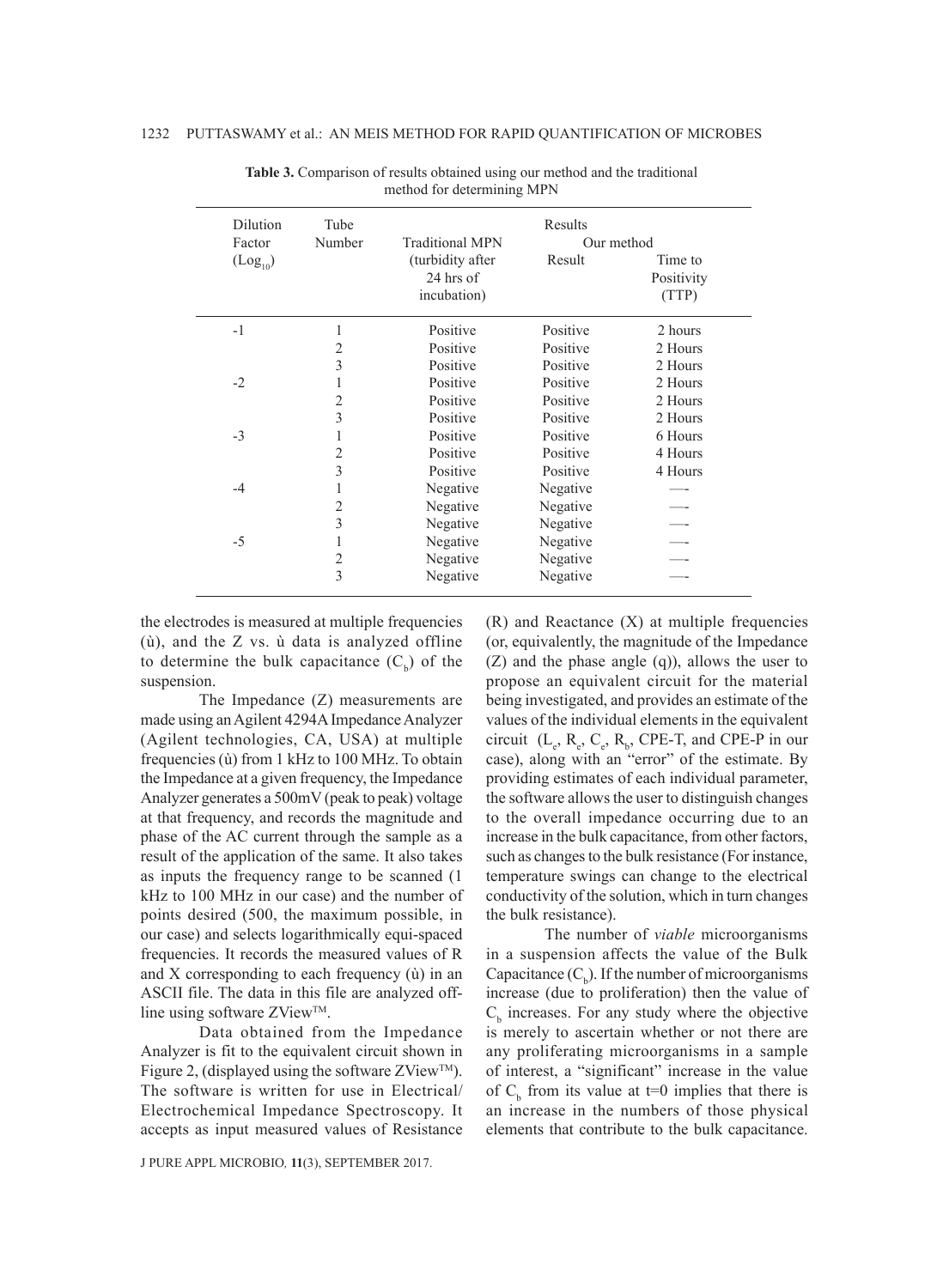Hence a significant increase in  $C_b$ , if observed, serves to confirm the presence of *viable* (capable of proliferation) microorganisms in the original sample and when such an increase is observed, the sample is deemed Positive by our method. However, it may be noted that if there happen to be bacteria present that are alive and metabolizing, but not reproducing (such as "*Viable* but Not Culturable" cells) the method will not be able to detect them.

The use of this criterion is illustrated in Figure 4. As seen, initially (at  $t = 0$ ), the magnitude of the CPE (diamond) is  $1.96 \pm 0.024$  Pico-Farads. The range of values is represented by the error bars. The value of Bulk Capacitance after 6 hours of incubation (obtained based on Impedance measurements taken at that time) is  $1.99 \pm 0.024$ Pico-Farads. As seen, the range overlaps with that of the 0-hour value (shaded region). Thus while we know in retrospect (from the colony counts of aliquots drawn at the time the impedance measurements are taken) that the number of bacteria increased (from ~10 to ~20 CFU/ml of suspension), the increase did not cause a "significant" change in the value of the Bulk Capacitance. Similarly, for 12, and 18 hour reading, the bulk capacitance value does not change significantly compared to 0 hour. However, the magnitude of the CPE at the 24 hour mark  $(2.07 \pm 0.024$  Pico-Farads) is "significantly" different from the 0-hour value  $(2.07 - 0.024 =$  $2.046 > 1.984 = 1.96 + 0.024$ . Thus 24 hours is our Time to Detection (TTD) for this sample (indicated by the solid arrow). The threshold concentration can be estimated from the plate count obtained from the sample plated at TTP. In the case shown in Figure 4, it is (as indicated by the dotted arrow)  $\sim$ 1000 CFU/ml.

For determining MPN, the same principle is applied individually to all (diluted) samples to determine if there are any proliferating bacteria present, or not. Since our threshold concentrations are lower than that of current methods, we can detect the presence of bacteria much earlier, and also deem a sample to be negative in a correspondingly shorter time (8 hrs, for the experiments conducted). The number of positives and negatives at each dilution, are recorded, and using statistical tables available in literature<sup>39</sup>, the MPNs estimated.

# **RESULTS AND DISCUSSION**

### **Rapid detection of proliferating microorganisms**

In figure 5, we graphically present data from experiments conducted for all the microorganisms mentioned, with two different initial loads shown for each. Each graph shows the bulk capacitance values (diamonds) obtained by analyzing the electrical scans conducted at different points in time using the method described in section 3.4. The error-bars represent the standard error of the estimate, and are also provided by the impedance-analysis software (ZViewTM) used. Actual concentrations of the microorganisms in the culture broth at these times (found using plate culture, as described in section 3.2) are represented by squares. The times to detection for each sample (obtained using the criteria described in Section 3.4) are highlighted using solid arrow, and the threshold concentration (also obtained as described in Section 3.4) is highlighted using the dashed arrow. Table 2 gives the TTDs and the threshold concentrations for the different initial loads of the microorganisms tested.

For the samples tested, the threshold concentration is of the order of  $10<sup>3</sup>$  CFU/ml, *irrespective of the identity of the organism*. This threshold concentration is significantly lower than the threshold concentrations of current detection systems  $(10^7 - 10^8 \text{ CFU/ml})^{15}$ . Also, as the concentration of *viable* cells rises by approximately 4 orders of magnitude (from ~10 to ~100,000 CFU/ ml) the value of the Bulk Capacitance increases by approximately 40% (as can be seen in Figure 4). This is also a significant improvement over the performance metrics of existing technologies that perform the same function (determine the presence of actively proliferating microorganisms in suspensions). For instance, the BacT/Alert (a "gold standard" in Blood Culture i.e. for the detection of actively growing microbes in the blood) infers the presence of proliferating bacteria via a change in the level of  $CO<sub>2</sub>$  in solution brought about by bacterial metabolism. The  $CO<sub>2</sub>$  levels are measured via proprietary colorimetric molecules in the growth media. As described by Thorpe et al [8], a rise in the concentration of  $E \text{ } coli$  from  $\sim 100$ CFU/ml to  $\sim 10^7$  CFU/ml (a rise in over 5 orders of magnitude) results in a change of  $\sim$ 15% in the "Reflectance Units" of the medium.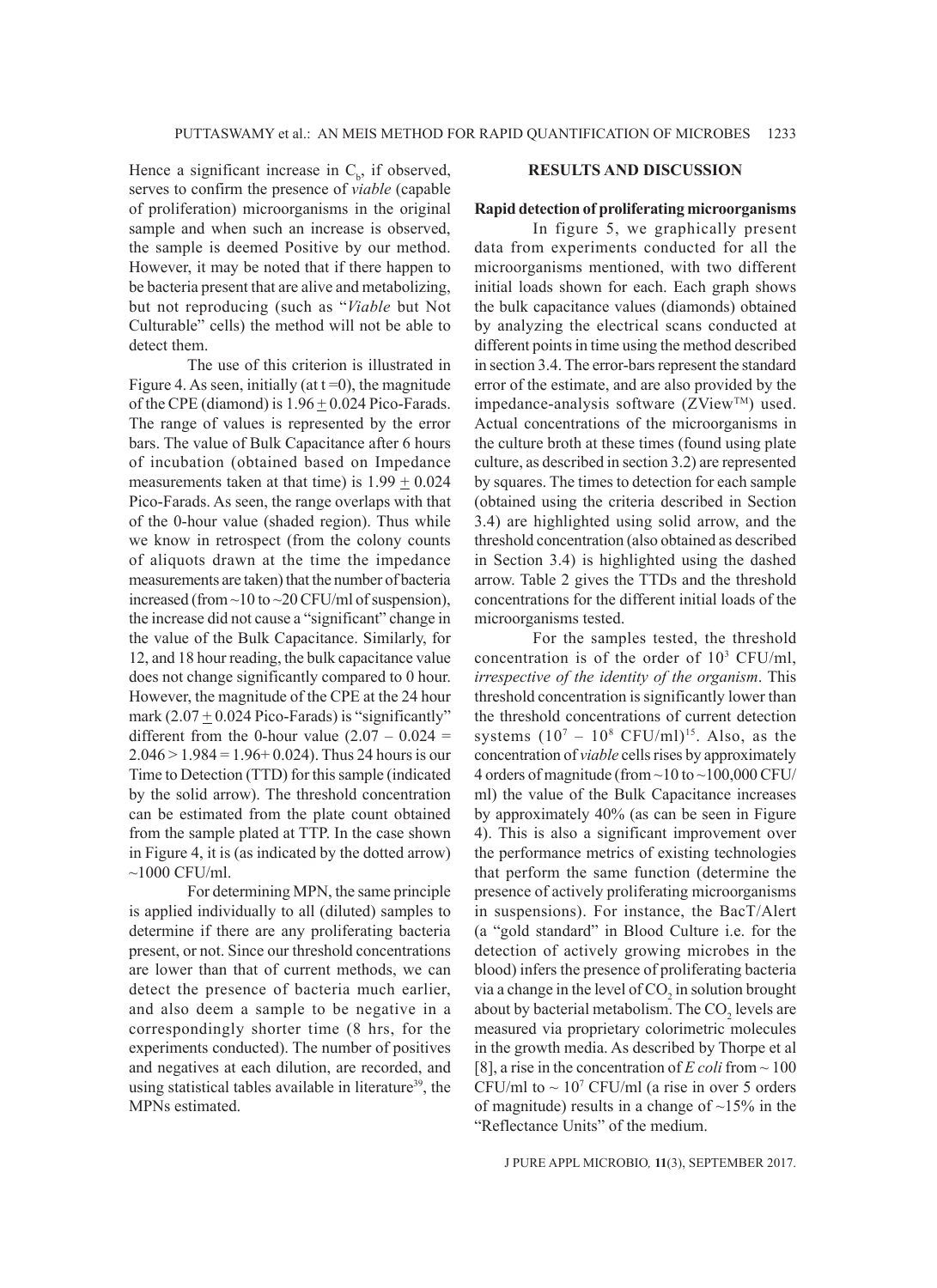Our higher sensitivity, and more importantly, our lower threshold of detection, translates to faster times to detection, which in turn has important consequences in enabling clinicians/quality control scientists to make timely and effective decisions.

### Dependence of TTD on initial load  $(n_0)$  and **doubling time**  $(t_n)$  **of the micro-organism**

In Table 2, it can be observed that Times to Detection (TTDs) are longer for lower initial loads for any given microorganism. Similarly, when comparing samples with similar initial loads  $(n_0)$ , microorganisms with a shorter doubling time  $(t<sub>n</sub>)$  such as *Pseudomonas aeruginosa* (for which  $t_{D}$  = 1 hr<sup>40</sup>) have a shorter TTD compared to microorganisms with a longer doubling time, such as *Methylobacterium mesophilicum* (for which  $t_{p}$  = 8 hrs<sup>41</sup>). This is because, the microorganisms can be detected (caught in the act of increasing their numbers through reproduction) only when they have reached a certain threshold concentration. When we start with a low initial load, it takes longer to reach the threshold concentration and hence the samples have a longer TTD. Similarly, for similar initial loads, microorganisms with longer doubling-times need a longer amount of time to reach the threshold concentration. Hence there is a strong correlation between the doubling-times, initial loads of the microorganism and the TTDs.

If the surmise above is true, then mathematically, the Time to Detection (TTD) should be related to the initial load  $(n_0)$  and doubling time  $(t<sub>p</sub>)$  of the microorganism by the equation

$$
TTD = 1.443 t_D \ln (n_T/n_0) \qquad \dots (6)
$$

In our experiments, the initial load in the sample and the threshold concentration can be estimated from the plate counts obtained at time t=0, and time t=TTD (as determined by analyzing the electrical data), respectively. By plotting the experimentally obtained values of TTD and  $n_T$ for different samples (different  $n_0$  values) of the same organism, we should be able to estimate its doubling time  $(t_D)$ . If the estimated  $t_D$  is found to be "reasonable", this would indicate that our system behaves in the manner that is consistent with our understanding.

The above equation may be re-written as

TTD = 3.32 t<sub>D</sub> 
$$
\log_{10} (n_{\tau})
$$
 – 3.32 t<sub>D</sub>  $\log_{10} (n_0)$  ...(7)

Thus, if we plot TTD (y) of each sample against the  $log_{10}$  of initial loads (x), a regression analysis provides us with not just the values of the slope and intercept, but also the 90% Confidence intervals (CIs) of the same. Using the intercept values obtained from the regression line fit, and assuming an average threshold concentration of 1000 CFU/ml for all organisms, the doubling time  $(t<sub>n</sub>)$  for each microorganism along with 90% CI is calculated using equation 8

$$
t_{D}
$$
 = Intercept  $/(3.32 * log_{10}(n_{T}))$  ...(8)

We chose to use an "average" value of the threshold (rather than individual estimates for different experiments) because estimates obtained by standard plate counts itself is best regarded as an order-of-magnitude estimate<sup>42</sup>. The calculated values of doubling time  $(t<sub>p</sub>)$  in hours along with the 90% CI values (upper and lower limit values) are given in Table 2. The expected doubling time for each of these microorganisms are also given in the same table for comparison. It can be seen that the calculated doubling times (their 90% CIs) lie within the expected range for the doubling times for all microorganisms. Minor discrepancy in the values is expected as there is likely to have been an initial lag phase during microbial growth and also that the exact threshold concentration is likely to be slightly different for each microorganism.

Systems that are used to assay for the presence of living (metabolizing and reproducing) microorganisms in samples, such as BACTEC<sup>TM</sup> and BacT/Alert<sup>™</sup> used for blood culture, RABIT™ and Bactometer<sup>™</sup> used for food and water quality measurement etc, are typically used to screen a large number of samples, and are required to yield "positive" results even for samples in which bacteria of different types are present ("mixed cultures"). Samples identified as "positive" are then analyzed using other techniques to identify the bacterial type(s) present (if identification is needed / desired). Our method, like the others mentioned above, also yields "positive" results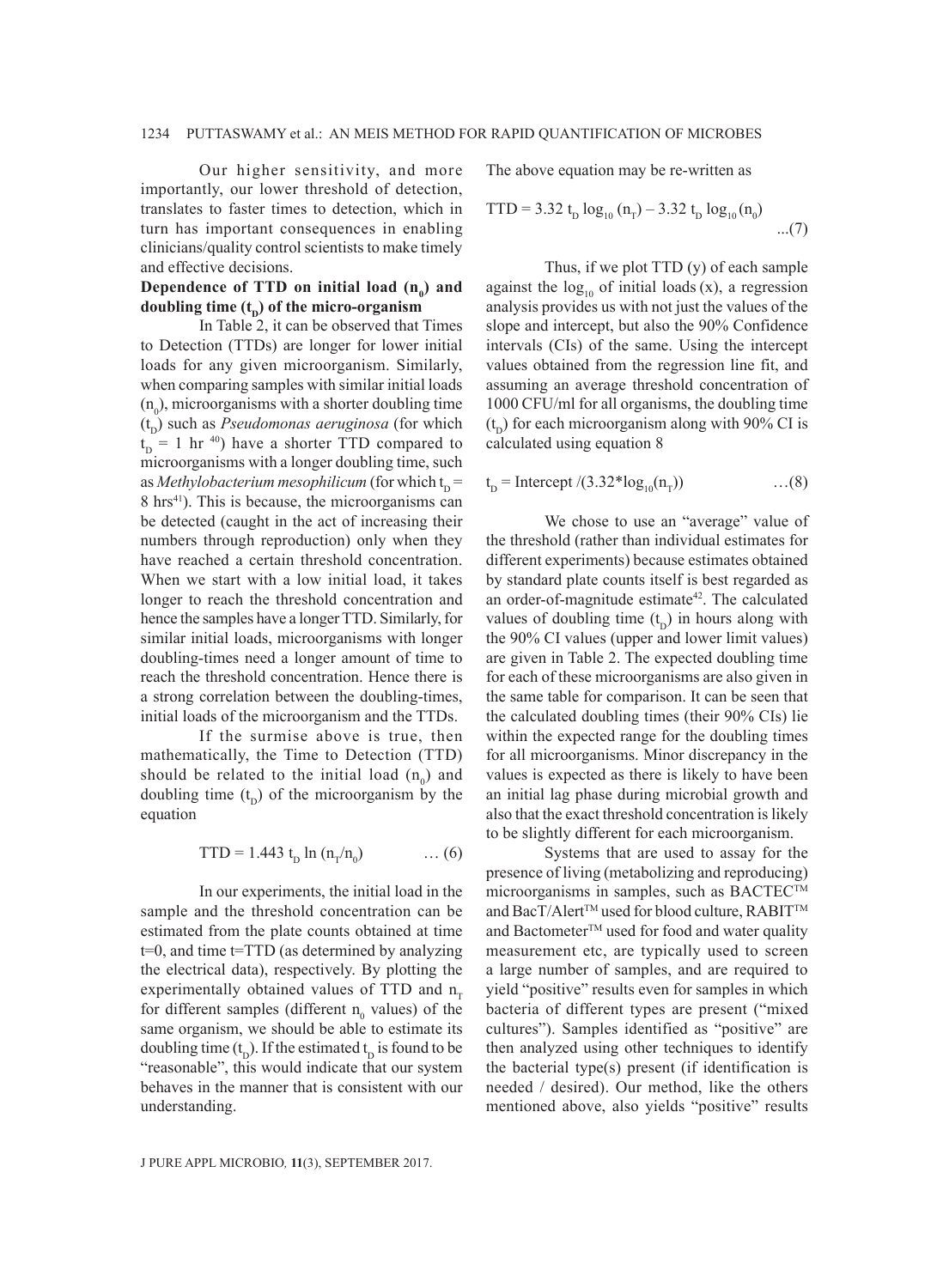for mixed cultures. On a few occasions, we have had contamination issues, when unknown bacteria were introduced into the sample. Such samples also yielded "positive" results (increase in bulk capacitance over time). However, because the initial load was unknown, the data could not be effectively analyzed to obtain relationships between initial load and Times to Detection. The evolution of  $C<sub>b</sub>$  values over time, along with total colony counts (all types) for one such case has been has been provided in the supplemental material.

# **Determining the Most Probable Number (MPN) of proliferating bacteria**

Each of the graphs shown in Figure 7 show how the Bulk Capacitance values of each of the 3 "tubes" at a given dilution of the "original sample" change with time. If a significant change in Bulk Capacitance is not observed within the duration for which measurements are taken (12 hours), then the particular tube is deemed negative. On the other hand, tubes are deemed positive as soon a significant change in Bulk Capacitance is recorded.

From the plots shown in Figure 7 it can be seen that for all the tubes in the 1<sup>st</sup> three dilution series (which are expected to contain  $\sim$ 100,  $\sim$ 10 and ~1 CFU/ml), we can observe an increase in the value of the bulk capacitance (diamonds) over time indicating presence of bacteria in these tubes. This was also confirmed by presence of visible growth in the tubes after 24 hours of incubation. While for the  $4<sup>th</sup>$  and the  $5<sup>th</sup>$  dilution sets, with expected bacterial concentrations of  $~0.1$  CFU/ml ( $~1$  CFU/10ml), and ~0.01 CFU/ml (< 1 CFU/100ml), there was no observed increase in the bulk capacitance values and also the TSB did not turn cloudy after 24 hrs of incubation (indicating the lack of bacteria).

The bacterial culture results (whether positive or negative) for all tubes are summarized in Table 3. For any given dilution, the number of tubes turning positive using traditional evaluation method (check for turbidity in the originally-clear medium after 24 hours of culture) is identified. This is compared (as shown in the table) to the result (positive or negative) obtained using our method. As seen, we obtained the "correct" result for all cases, and in all them, the positive samples were identified using our method in 2-6 hrs. (The solid lines in the graphs indicate the TTP for that particular tube).

In order to estimate the concentration of bacteria in the original sample, we identified 3 sets of dilution tubes which shows the dilution of organisms "to extinction" –i.e., 3 successive sets of tubes where the indication for bacterial presence goes from positive to negative. For our experiment, it was [3, 0, and 0]. Now by using the 3 tube MPN table, and the obtained [3, 0, and 0] result, we can determine the MPN of bacteria in the samples to be 0.23 in the center tube (with a dilution factor of E-4 with respect to the original sample). Hence, the Most Probable Number (MPN) of organisms in the original undiluted sample to be is  $2.3 \times 10^3$ CFU/ml.

These results suggest that our method could be used to evaluate MPN significantly faster than traditional methods. In fact, the results suggest that a "cutoff time" of as low as 6 hrs can be used for coliforms (as opposed to 1-2 days, currently). This could have significant impact in a number of situations (such as those related to food quality and recreational water, as explained earlier).

### **CONCLUSIONS**

In our previous work we had reported our ability to detect proliferating bacteria in food substrates [19] and blood cultures [20] in a significantly (4-10 fold) shorter amount of time, when compared to existing culture-based methods (automated culture systems). In this work, we have described *in detail* the protocols we use to acquire and analyze the data, and have explained the mathematical criteria that we use to identify samples in which proliferating microorganisms are present. More importantly, we have shown that the method is applicable to a wide variety of microorganisms (aerobic and anaerobic bacteria, fastidious bacteria, yeasts and molds), and all these microorganisms have similar detection thresholds, thereby making our method one suitable to a variety of applications. That the doubling times, calculated based on our hypothesized mathematical model for the behavior of the system and experimentally estimated threshold concentrations, are in line with expectations confirms that our understanding of how our system behaves is valid. In addition, we have presented "proof of principle" results showing how our basic method can also be adapted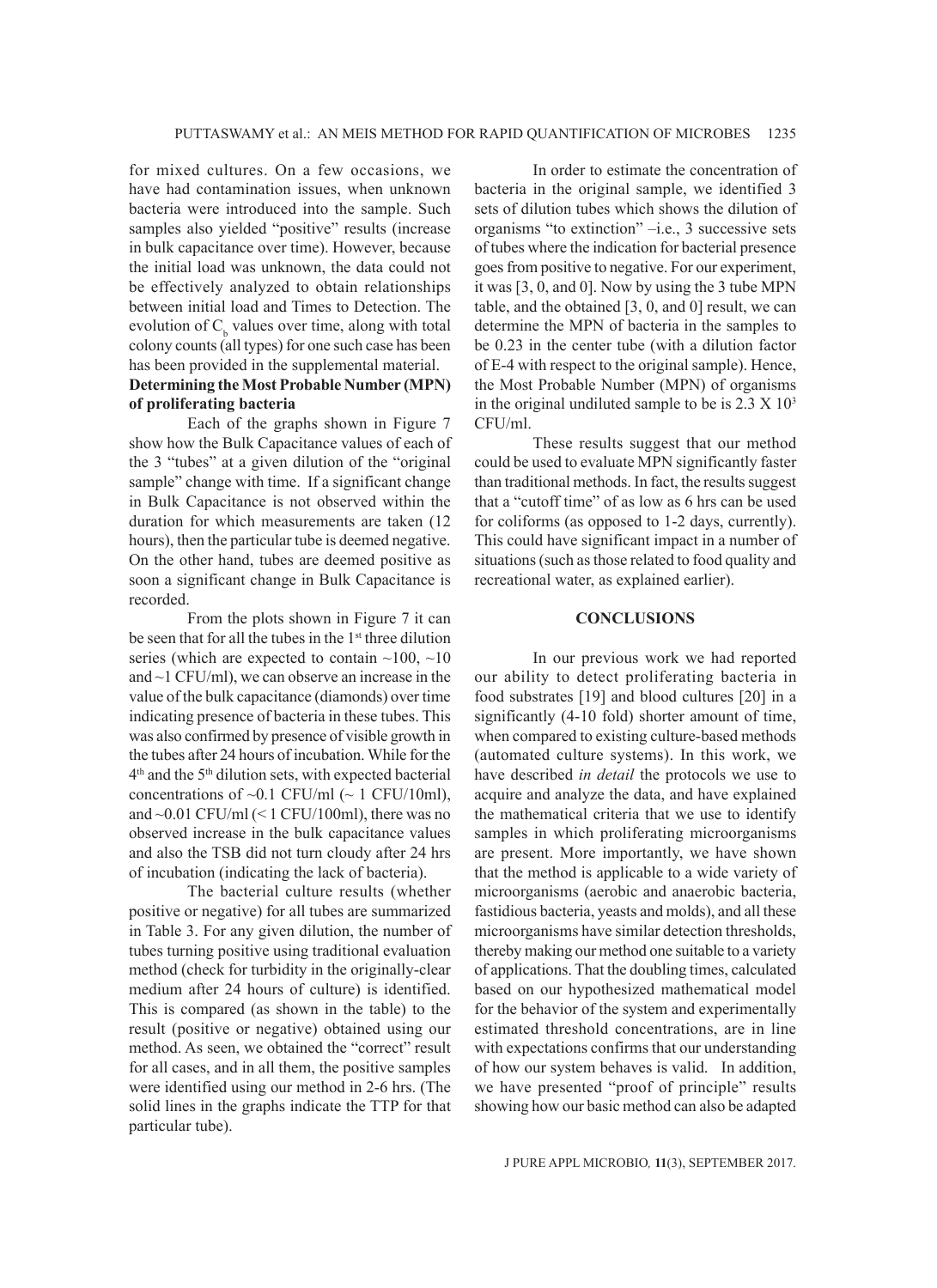to determine the MPN of samples rapidly (again, 4-10 times more quickly than currently done).

 As currently implemented, our system has one major drawback: viz. the need for periodic sampling. Manual sampling is not only tedious; it may also make the process economically non*viable*. Moreover, there is always the chance of contamination being introduced when aliquots are drawn. We are hence currently in the process of developing an automated aseptic sampling system, that will not require manual intervention for the duration of the culture (hours to days). Once this system is developed, we plan on performing more experiments, especially with "unknown" or "field" samples, to establish the effectiveness of the method.

#### **ACKNOWLEDGMENTS**

The research was primarily funded using startup fund from the University of Missouri granted to SS. Part of the research project was also funded by EMD Millipore Corporation granted to SS. SP was supported in part by a Translational Research Award from the Coulter Foundation. BDL was also supported by funds from the Cheongbung scholarship foundation, South Korea.

#### **REFERENCES**

- 1. US Pharmacopeial Convention. In *Book US Pharmacopeial Convention* (Editor ed.^eds.). City; 2004.
- 2. Teratanavat R, Hooker NH: Understanding the characteristics of US meat and poultry recalls: 1994-2002. *Food control* 2004, **15**:359-367.
- 3. Hayes MC, Boor K: Raw milk and fluid milk products. *Applied dairy microbiology* 2001:59- 76.
- 4. Doyle M: Microbial food spoilage–Losses and control strategies. In *Book Microbial food spoilage–Losses and control strategies* (Editor ed.^eds.). City: University of Wisconsin, Madison, WI; 2007.
- 5. Anderson KA, Davidson PM: *Drinking Water & Recreational Water Quality: Microbiological Criteria.* University of Idaho, College of Agriculture, Cooperative Extension System, Agricultural Experiment Station; 1997.
- 6. Dorfman MH, Stoner N, Rosselot KS, Council NRD: *Testing the waters: a guide to water quality at vacation beaches.* Natural Resources Defense Council; 2009.

- 7. Horvath LL, George BJ, Murray CK, Harrison LS, Hospenthal DR: Direct comparison of the BACTEC 9240 and BacT/ALERT 3D automated blood culture systems for candida growth detection. *Journal of clinical microbiology* 2004, **42**: 115-118.
- 8. Thorpe TC, Wilson M, Turner J, DiGuiseppi J, Willert M, Mirrett S, Reller L: BacT/Alert: an automated colorimetric microbial detection system. *Journal of clinical microbiology* 1990, **28**: 1608-1612.
- 9. Woods GL, Fish G, Plaunt M, Murphy T: Clinical evaluation of difco ESP culture system II for growth and detection of mycobacteria. *Journal of clinical microbiology* 1997; **35**: 121-124.
- 10. Russell SM: Comparison of the traditional three-tube most probable number method with the Petrifilm, SimPlate, BioSys optical, and Bactometer conductance methods for enumerating Escherichia coli from chicken carcasses and ground beef. *Journal of Food Protection* 2000, **63**: 1179-1183.
- 11. Bolton F: An investigation of indirect conductimetry for detection of some food borne bacteria. *Journal of Applied Microbiology* 1990, **69**: 655-661.
- 12. Sengupta S, Gordon JE, Chang H-C: Microfluidic Diagnostic Systems for the Rapid Detection and Quantification of Pathogens. In. Edited by Finehout E; 2010
- 13. Sengupta S, Battigelli D, Chang H: A microscale multi-frequency reactance measurement technique to detect bacterial growth at low bioparticle concentrations. *Lab on a Chip* 2006; **6**: 682-692.
- 14. Körner H, Zumft WG: Expression of denitrification enzymes in response to the dissolved oxygen level and respiratory substrate in continuous culture of Pseudomonas stutzeri. *Applied and environmental microbiology* 1989; **55**: 1670-1676.
- 15. Smith J, Serebrennikova Y, Huffman D, Leparc G, García Rubio L: A new method for the detection of microorganisms in blood cultures: Part I. Theoretical analysis and simulation of blood culture processes. *The Canadian Journal of Chemical Engineering* 2008; **86**: 947-959.
- 16. Noble RT, Weisberg SB: A review of technologies for rapid detection of bacteria in recreational waters. *Journal of water and health* 2005; **3**: 381-392.
- 17. Liu RH, Yang J, Lenigk R, Bonanno J, Grodzinski P: Self-contained, fully integrated biochip for sample preparation, polymerase chain reaction amplification, and DNA microarray detection. *Analytical Chemistry* 2004; **76**: 1824-1831.